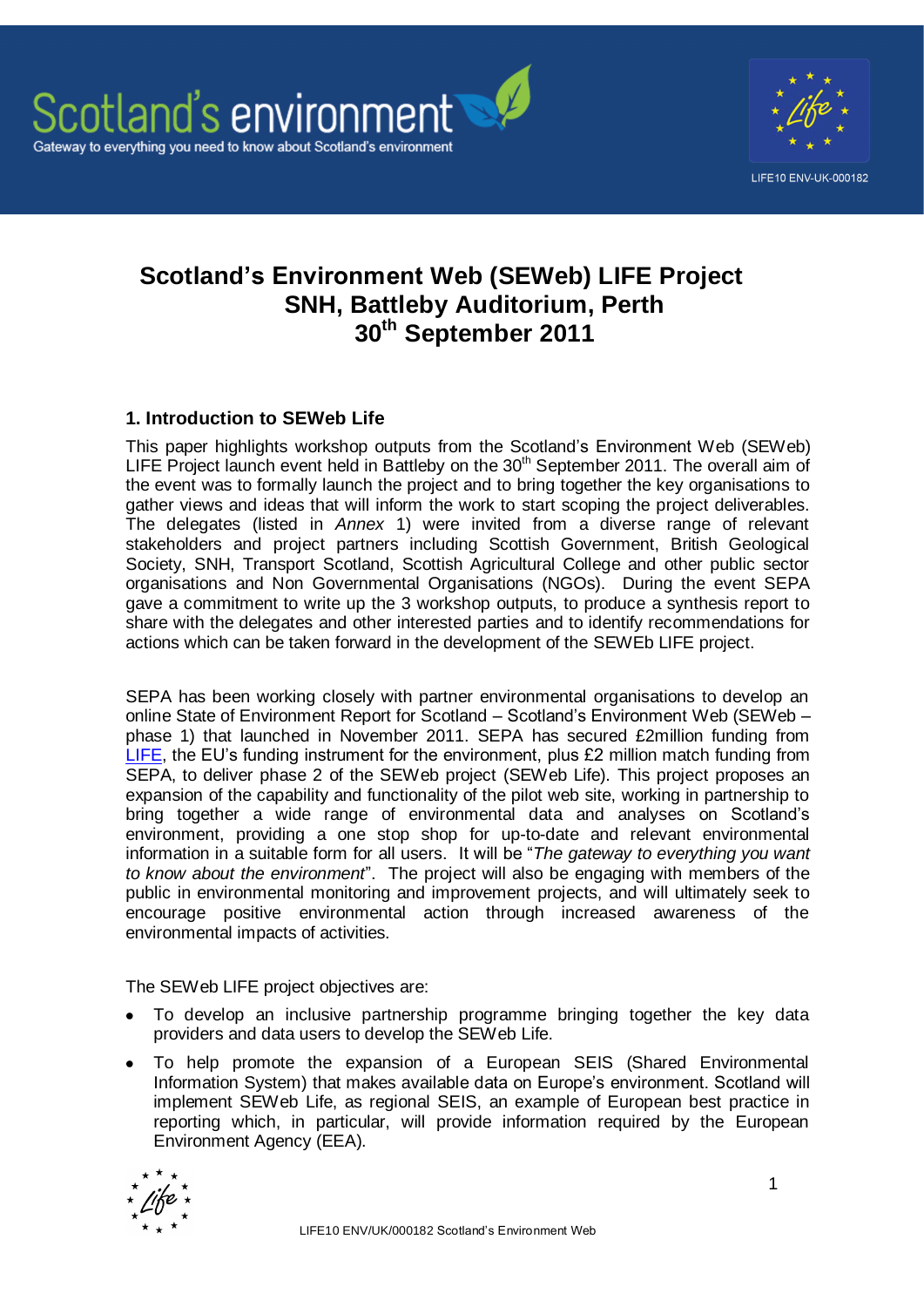- To measure the effectiveness of policy development and the targeting of environmental measures by providing a better understanding of the wider impacts of environmental change. SEWeb Life will develop a means of prioritising environmental problems based on environmental, economic and social information (eg. for climate adaptation).
- To engage the public in the protection of the environment and thereby improve their understanding of the environmental issues at a Scottish and European level. SEWeb will develop a programme which will promote the involvement of the public using the SEWeb as the focal point. This approach will foster improved understanding of EU environmental priorities.

# **2. A Partnership Approach**

Scotland"s Environment Web partners include:

[Scottish Government](http://home.scotland.gov.uk/home) [Scottish Environment Protection Agency](http://www.sepa.org.uk/) **[Scottish Natural Heritage](http://www.snh.gov.uk/)** [Historic Scotland](http://www.historic-scotland.gov.uk/) [Forestry Commission Scotland](http://www.forestry.gov.uk/scotland) [James Hutton Institute](http://www.hutton.ac.uk/) [Marine Scotland](http://www.scotland.gov.uk/About/Directorates/marinescotland) [LINK](http://www.scotlink.org/) [RAFTS](http://www.rafts.org.uk/) **[NHS](http://www.scotland.gov.uk/Topics/Health/NHS-Scotland) [COSLA](http://www.cosla.gov.uk/)** [Foods Standard Agency Scotland](http://www.food.gov.uk/scotland/)

Other organisations will also be closely involved in providing information and supporting the web. For example, phase 1 SEWeb has been indebted to the contributions of organisations such as the British Geological Survey, Glasgow City Council, Health Protection Scotland and the Met Office, as well as the **[CAMERAS](http://www.camerasscotland.org/)** partnership (Coordinated Agenda for Marine, Environment and Rural Affairs Science). All of the key partners involved in Phase 1 SEWeb have provided an invaluable contribution to the development of the pilot project and their continued involvement and ownership of the SEWeb Life project will be critical to its future success.

## **3. The SEWeb Life Event**

A full list of invited delegates and the organisations they represented is included in *Annex 1*. The event opened with an introduction from the event hosts, Scottish Natural Heritage. It then proceeded with two presentations on the phase 1 SEWeb pilot project, followed by an introduction of the SEWeb Life project as this was the first time that most delegates had heard about the proposed phase 2 project. During the breaks, a video presenting the SEWeb (phase 1) functionality was available for viewing along with a demonstration of the

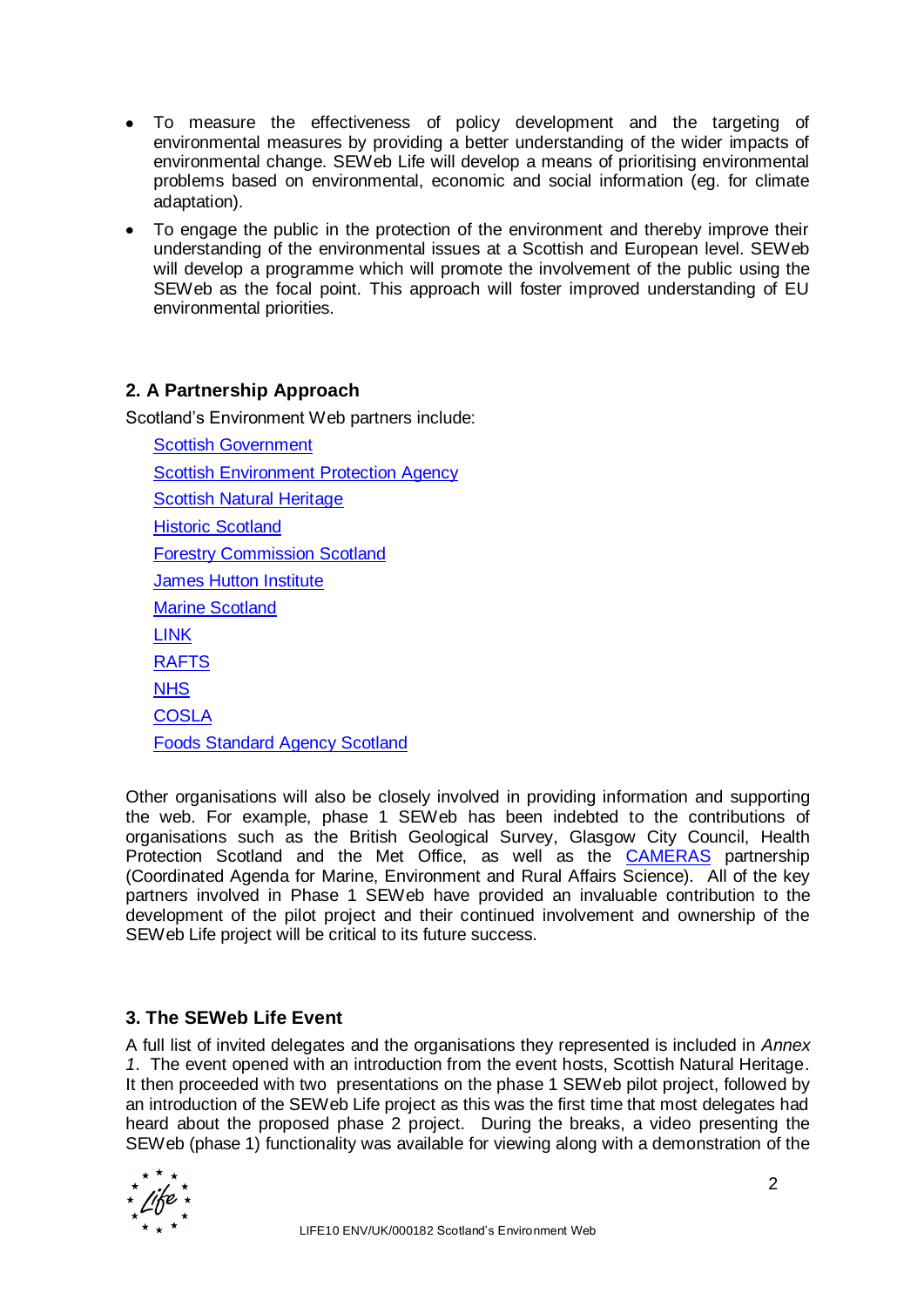"spotfire" environmental data analysis tool. This provided delegates with a practical insight into the proposed increased data presentation and analyses functionality that the SEWeb Life project is planning to develop. There was extremely positive feedback on the "spotfire" tool and it helped delegates to see for the first time how their environmental data could be integrated with others and used to present some very powerful and understandable environmental information to a wide audience. *Annex 2 includes a copy of the Agenda for the event*.

3 workshops were developed to initiate face-to-face discussions with the very organisations that the SEWeb Life project will be working closely with, to gain an understanding of their initial thoughts, hopes and fears relating to the project, identifying where SEWeb Life can start to prioritise the integration of existing data sets and where there might be data gaps that need to be filled, and finally to gather views on where SEWeb Life can add value to the presentation, reporting and management of data held by the key sectors represented at the event.

Overall, the SEWeb Life project team received some very positive and helpful comments with respect to the project and organisations were keen to support its onward development. A key point which became clear during various pertinent discussions was the extent to which the SEWeb Life project team were going to establish all of the relevant connections between similar environmental data programmes that would be of benefit to the project, for example, the NERC Environmental Virtual Observatory, the Public data corporation, various Living with Environmental Change Initiatives. These and other initiatives will be investigated further by the project partners as part of project development work.

# **3. The Workshops**

The following section provides a summary of the 3 workshops (with further detail contained in *Annexes 4, 5, and 6*).

### Workshop 1 : Strengths, Weaknesses, Opportunities, Threats, (SWOT)

The delegates were split into one of three groups. A handout of the SEWeb Life project objectives and actions was provided (*Annex 3*) and the aim of this first workshop was to give delegates an opportunity, through discussion, to become more familiar with the project. The delegates were then asked for their views on the SEWeb Life project relating to:

- Strengths
- Weaknesses
- Ppportunities
- Threats

*Annexe 4* provides detailed information on all of the comments received from the 3 delegate workshops and a summary is provided below.

The "strengths" and "opportunities" provide a useful insight into some of the positive communication messages that could used when promoting the benefits of the project to a

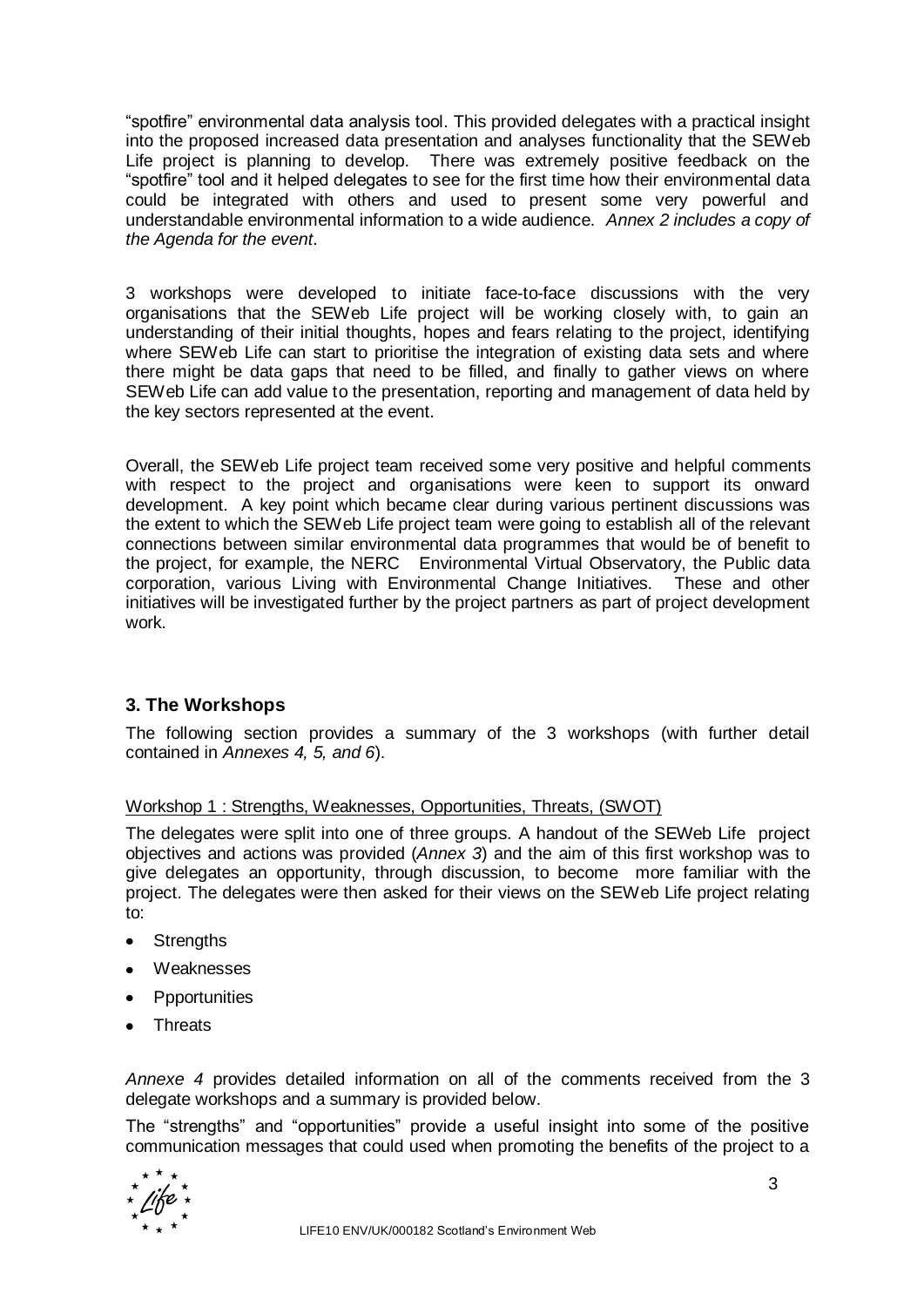wider stakeholder audience, The noted "weaknesses" and "threats" will be considered for the projects Risk Management Strategy and mitigating actions to prevent or minimise these risks will be developed and tracked.

The project was seen to have many **strengths** not least the fact that it is a "one stop shop" of up to date information for a wide range of users, enabling consistency across a wide range of data. This data can be accessed by a range of stakeholders or organisations via a "single (brand) portal". As there is no perceived individual "owner" of the website one strength is that it was not considered to be primarily a government owned vehicle for information and delegates pointed out that a cross sectoral partnership could engender a wider public trust. The strong partnership basis to the project was seen by delegates to be a very positive attribute. It is envisaged that environmental data could be better analysed and interpreted through this website that is ultimately focussing on Scotland"s Environment.

Potential **weaknesses** of the project included the fact that the website will only be as good as each organisation's own contribution (SEWeb Life will be link to data that is held by each organisation and will not provide a single repository for all of Scotland"s environmental data) and the challenges of ensuring that the information/data held by other organisations is of a consistently high standard. Of relevance to this is the importance of ensuring that any web links provided through the portal are managed effectively by relevant partner organisations. Delegates raised the risk of "project creep" and the need to be aware of over ambitious outcomes, for example the number of project actions and what the project can realistically deliver in the relevant timescales. It is important that the project outcomes are clearly defined and delegates pointed out that care should be taken so that the project was not "too many things to too many people" resulting in a loss of the project focus and aims.

There were a number of **opportunities** highlighted including aspects such as increased public engagement, and potential for improved awareness and understanding of issues by politicians and policy makers. It was also noted that the web site, and in particular the data presentation and analysis functionality, as demonstrated by "spotfire" had significant potential to be an extremely powerful education tool that would compliment a range of national curriculum objectives as well as increasing the awareness of young people on Scotland"s environment. The project provides opportunities to host a wide range of environmental data. If innovative new tools such as mobile application developments are undertaken there is also scope to improve access to information for communities and individuals whilst also providing a tool for collecting data from a much wider network of data sources. This website could also be used as a tool to establish what type of environmental communication is the most effective to change behaviours and influence decisions.

Delegates identified a number of **threats** which could potentially impact on the project, such as, the concern that if there is no single ownership of the website then, there is a question as to who is ultimately responsible for the maintenance of the site and the monitoring of data quality etc. In these times of austerity, delegates identified that the project activity must have demonstrable benefit to participating organisations and provide value for money. If for example budgets are constrained then what effect will this have on the project outcomes. A concern raised by participants was whether there is a potential

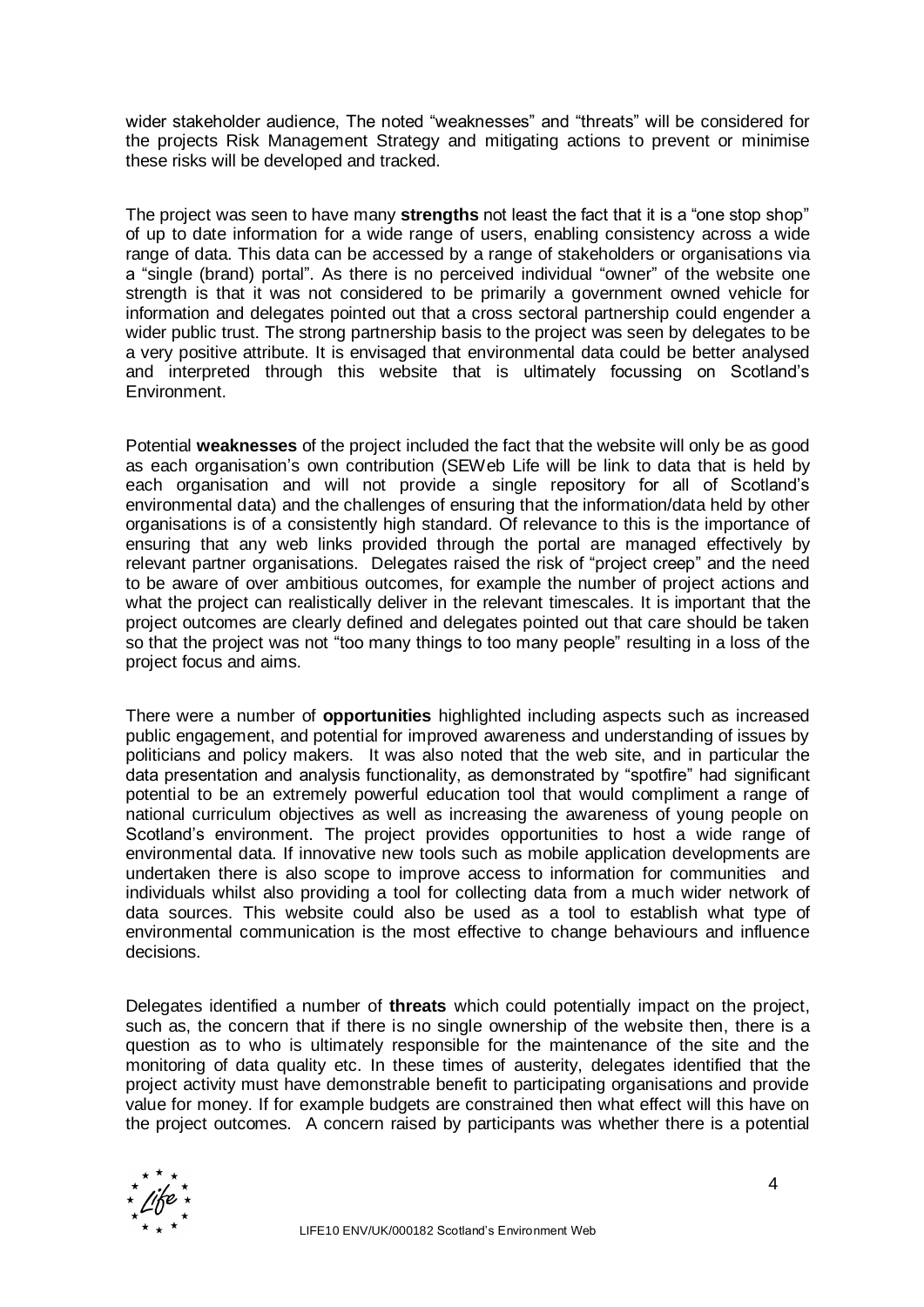for the user to "misinterpret data" or to not reflect public expectations of the environmental issues detailed on the site.

## Workshop 2 : Where can SEWeb Life add value?

In this workshop the delegates were asked to identify and prioritise the significant environmental topics that SEWeb Life should be taking into consideration during the project development. The delegates were asked to assess this not only from their own organisations perspective but in addition, of importance and relevance to wider stakeholders and communities (e.g. resource management, low carbon economy, biodiversity, ecosystem services, air quality, environmental human health) and then further categorising into:

- 1. **Good** where "we collectively" have quality information and understanding of the environmental topic.
- 2. **Average** Where "we" could do better. For example we may have started to collect the data, but we could do more to improve our understanding
- 3. **Poor**  Where we know it"s a topic we need to understand, but we do not currently collect the data / info.

The 3 groups identified and categorised 90 different data sets. These have been grouped into 23 themes plus 1 "other" theme for more general environmental data topics.

30 data sets were identified as having good data – these are categorised under the themes of forestry, species, climate change, land and soils, water, recreational, good, health, buildings, resources, transport, biodiversity, species, planning, and industrial emissions.

34 data sets were identified as having average data.

30 data sets were identified as having poor data.

Some data sets were allocated more than one category where the quality of sub-data sets were variable.

This indicates a good baseline of potential "quick win" data sets on which to focus immediate data integration action into the SEWeb Life Project.

*Annexe 5* collates all the comments received from the 3 delegate workshops and a sample of key issues is provided below.

### Workshop 3 : What can SEWeb do for you?

The aim of this workshop was to establish sector priorities for SEWeb Life. The delegates were reallocated into 3 groups that represented the sector that they operate in – science and research, public sector, and third sector - and asked to consider issues such as.

- 1. What can SEWeb do for your sector?
- 2. What are the priority topics?
- 3. How do you see your role in developing SEWeb?

Further detail on responses are provided in *Annex 6* and a summary is noted below. The notes below provide extremely useful information to the project team on issues to take into consideration when scoping up the next developmental phases of SEWeb Life to ensure it

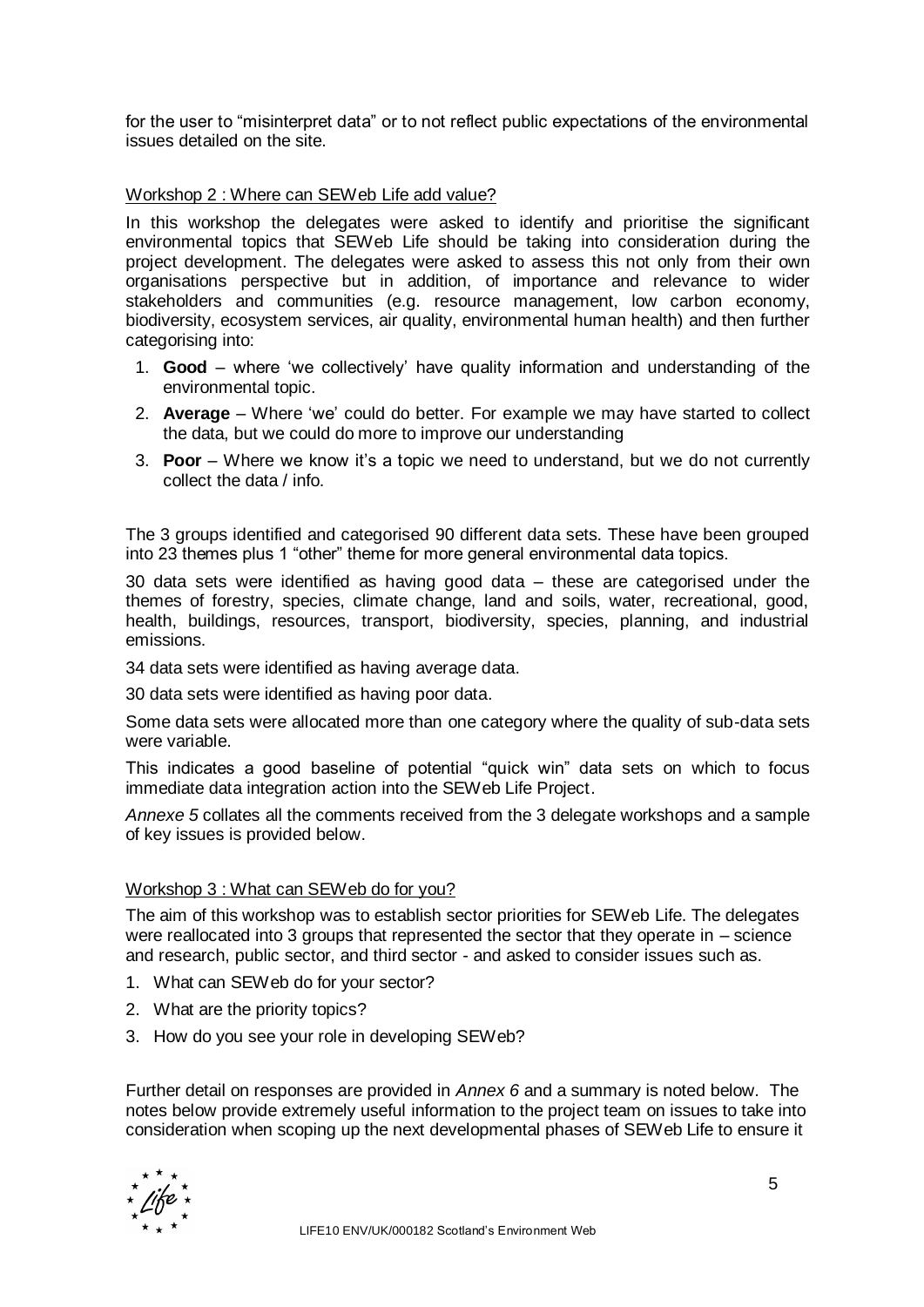is addressing the specific issues and priorities of the key sector partners, and provide a good basis for future engagement.

## Public Sector

This group represented: Convention of Scottish Local Authorities, Fife Council, Historic Scotland, Scottish Enterprise, Scottish Government, North Ayrshire Council, , Scottish Natural Heritage, Transport Scotland, Forestry Commission, Education Scotland, and the National Health Service Health Scotland. Royal Commission on the Ancient and Historical Monuments of Scotland, Scottish Government and SEPA

Opportunities for SEWeb Life to link to other web based environmental information were identified. These included: business gateway, "eye-spot" and "record-It" citizen science information, and e.planning.

It was noted that robust information is essential, and that SEWeb Life should focus first on the national data sets that were considered easier to collate with more readily available information. To get the support and buy-in from partner organisations, it was noted that it would be useful to have some standard/template information that could be used to inform a business case to managers within organisations that would be deciding on their commitments to providing data to SEWeb Life. Some organisations weren"t fully clear on how SEWeb Life would add value to their current data, and would require further consideration/discussion

Priority data topics for this sector include: layered data maps (look back, and develop future trends), environmental data that can be linked to heath e.g. mapping bacterial content of water, reductions in air quality, provide e.learning tools, record of planning permissions and outcome of the planning decision, data on woodlands, SRDP, noise level assessments (collated by road developers), local information ("fix my street", noise and air quality phone apps), development plans, performance indicators.

### Third Sector

This group represented: British Trust for Conservation Volunteers, British Trust for Ornithology, Buglife, Butterfly Conservation for the UK, National Farmers Union Scotland, Perth and Kinross Council, Rivers and Fisheries Trusts of Scotland, Royal Society for the Protection of Birds, Scottish Natural Heritage an the Scottish Wildlife Trust, Scottish Government and SEPA.

This sector were very positive about the benefits they thought SEWeb Life could bring to their sector e.g. useful in raising profile and wider scope of audience of the organisation and engaging volunteer effort in projects and feedback to volunteers the impact of their efforts, increasing membership, make better use of  $3<sup>rd</sup>$  sector data – educational use, influencing decision making to improve the environment.

Priority data topics for this sector included: conservation of biodiversity, raising awareness of environmental issues, and integration of conservation management with other land-use sectors.

The sector would like to actively contribute to the steering and working groups that are established to further define the project for their sector, felt that this is important as a future customer of SEWeb Life and work on this should be initiated as soon as possible.

### Science and Research

This group represented: British Geological Survey, Centre for Ecology and Hydrology, Foods Standards Agency Scotland, Health Protection Scotland, James Hutton Institute,

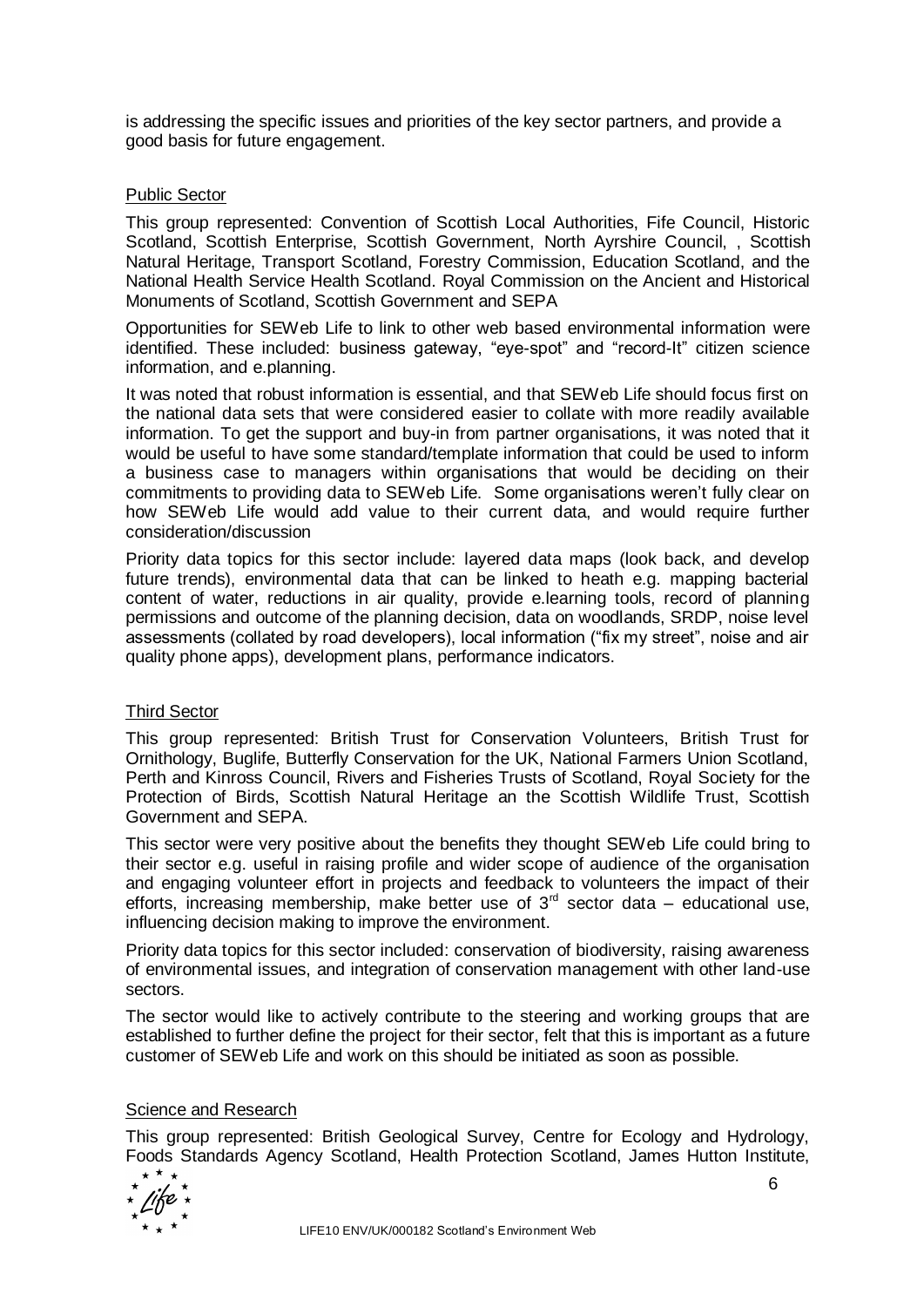Marine Alliance for Science and Technology, Marine Scotland, Met Office, Royal Botanic Gardens Scotland, Scottish Agricultural College, Scottish Government, Scottish Natural Heritage, and SEPA.

The group was very positive about the potential for SEWeb Life to be "The Place" to find and showcase Scottish environmental research data and provide a real incentive for academics to display their data on the web portal. They were keen to maintain a Science and Research topic / advice group that will help to shape and define SEWeb Life for this sector and warned the project team against engaging with the "usual suspects".

Priority data topics for this sector included: layering of monitoring sites across Scotland, SNH habitats map, BGS iapp, agricultural census data, water balance counting model for Scotland, excellent education tool (Environmental Science), water framework directive datasets

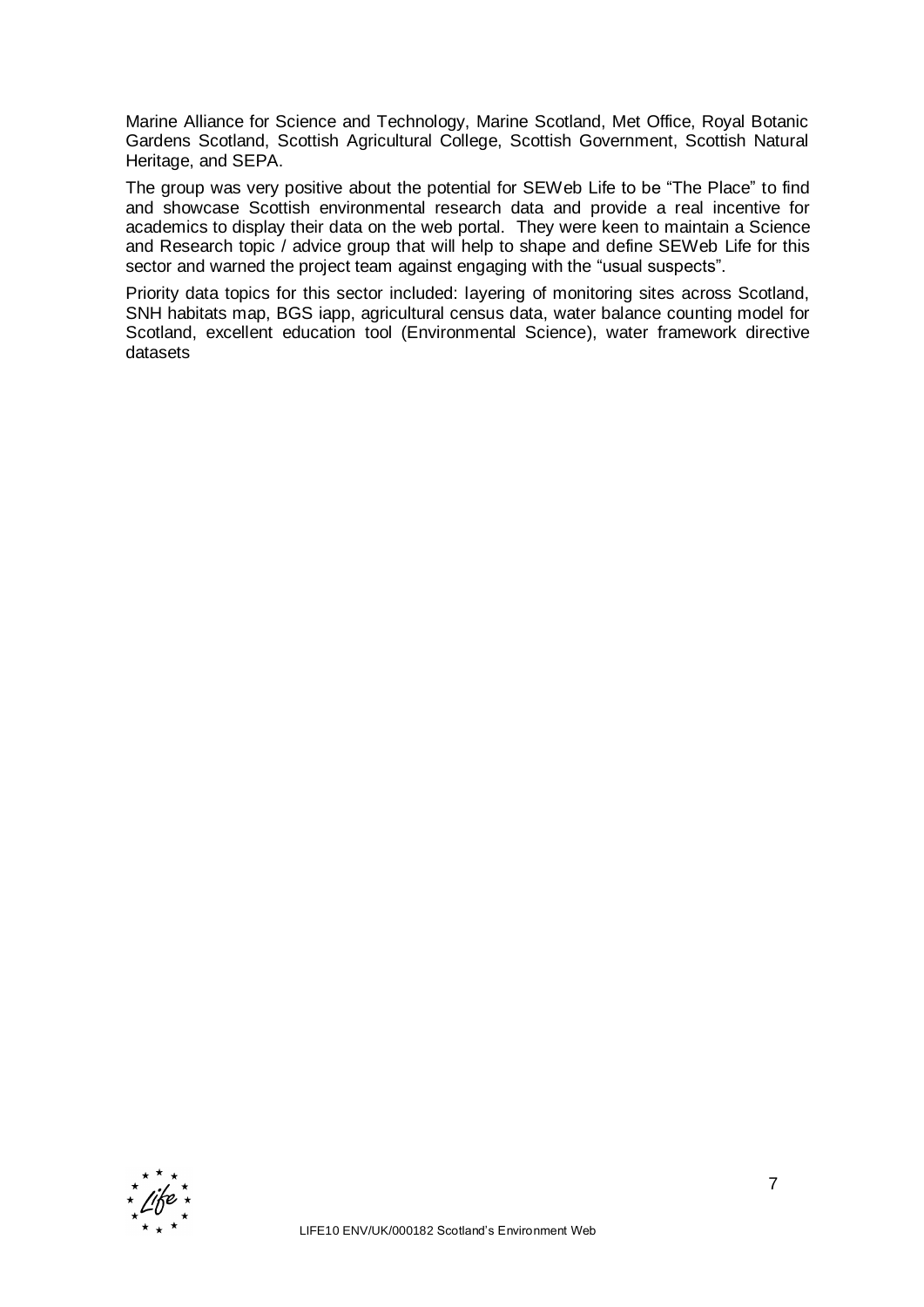# **Annexe1 – Delegate List**

| <b>Name</b>                  | Organisation                                                            |
|------------------------------|-------------------------------------------------------------------------|
| Hugh Barron                  | <b>British Geological Survey</b>                                        |
| Seumas Campbell              | <b>British Geological Survey</b>                                        |
| Kerry Riddell                | <b>British Trust for Conservation Volunteers (Scotland)</b>             |
| <b>Stevie Jarron</b>         | <b>British Trust for Conservation Volunteers (Scotland)</b>             |
| Chris Wernham                | <b>British Trust for Ornithology</b>                                    |
| Craig Macadam                | <b>Buglife</b>                                                          |
| <b>David Dennis</b>          | Butterfly Conservation for the UK                                       |
| <b>Bernard Dudley</b>        | <b>Centre for Ecology &amp; Hydrology</b>                               |
| Douglas Shirlaw              | <b>Convention of Scottish Local Authorities</b>                         |
| <b>Ian Menzies</b>           | <b>Education Scotland</b>                                               |
| <b>Stuart Nichol</b>         | <b>Fife Council</b>                                                     |
| Anna Whyte                   | <b>Food Standards Agency Scotland</b>                                   |
| <b>Gordon Patterson</b>      | <b>Forestry Commission Scotland</b>                                     |
| <b>Colin Ramsay</b>          | <b>Health Protection Scotland</b>                                       |
| <b>James Steel</b>           | <b>Historic Scotland</b>                                                |
| <b>Willie Towers</b>         | <b>James Hutton Institute</b>                                           |
| Mark James                   | Marine Alliance for science & Technology Scotland                       |
| Jens Rasmussen               | <b>Marine Scotland</b>                                                  |
| <b>Alan Motion</b>           | <b>Met Office</b>                                                       |
| <b>Andrew Bauer</b>          | <b>National Farmers Union Scotland</b>                                  |
| Louise Rennick               | <b>NHS Health Scotland</b>                                              |
| John Esslemont               | North Ayrshire Council                                                  |
| Moira McKirdy                | Perth & Kinross Council                                                 |
| <b>Callum Sinclair</b>       | <b>Rivers and Fisheries Trusts of Scotland</b>                          |
| David Knott                  | Royal Botanic Gardens Scotland                                          |
| Mary Gibby                   | Royal Botanic Gardens Scotland                                          |
| <b>Alistair Wilkie</b>       | Royal Commission on the Ancient and Historical<br>Monuments of Scotland |
| Paul Walton                  | Royal Society for the Protection of Birds                               |
| Davy McCracken               | <b>Scottish Agricultural College</b>                                    |
| Steve McGowan                | <b>Scottish Enterprise</b>                                              |
| <b>Colin Gray</b>            | <b>Scottish Environment Protection Agency</b>                           |
| Eleanor Strain (facilitator) | <b>Scottish Environment Protection Agency</b>                           |
| Ingrid Baber                 | <b>Scottish Environment Protection Agency</b>                           |
| Jo Muse (facilitator)        | <b>Scottish Environment Protection Agency</b>                           |
| Lindsey Green (facilitator)  | <b>Scottish Environment Protection Agency</b>                           |
| Martin Marsden               | <b>Scottish Environment Protection Agency</b>                           |
| Nathan Critchlow-Watton      | <b>Scottish Environment Protection Agency</b>                           |
| Paula Brown                  | <b>Scottish Environment Protection Agency</b>                           |
| Paula Charleson              | <b>Scottish Environment Protection Agency</b>                           |
| <b>Pete Birrell</b>          | Scottish Environment Protection Agency                                  |
| Peter Singleton              | <b>Scottish Environment Protection Agency</b>                           |

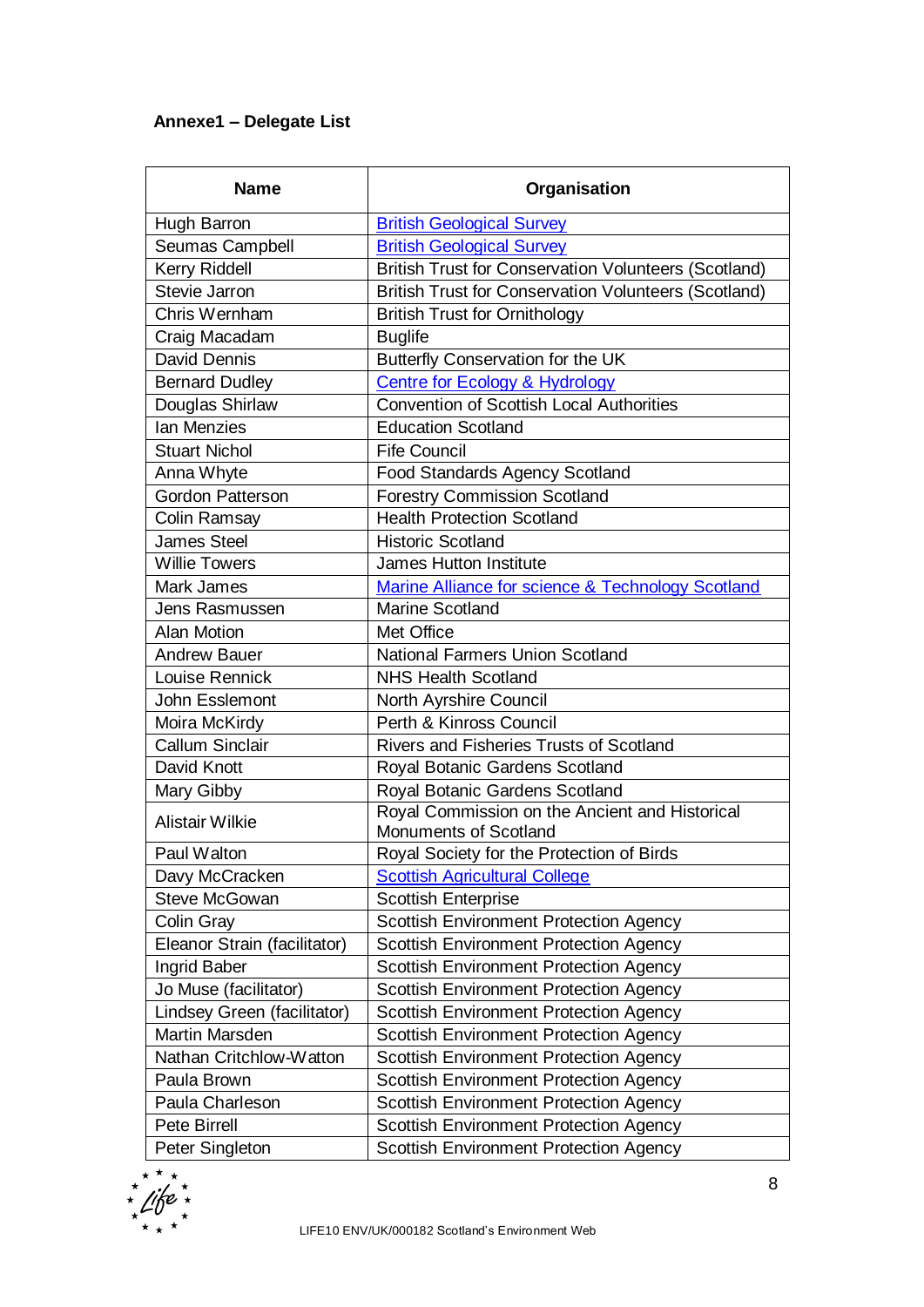| Scot Mathieson           | <b>Scottish Environment Protection Agency</b> |
|--------------------------|-----------------------------------------------|
| <b>Andrew Dailly</b>     | <b>Scottish Government</b>                    |
| <b>Ben Dipper</b>        | <b>Scottish Government</b>                    |
| George Burgess           | <b>Scottish Government</b>                    |
| <b>Graham Jones</b>      | <b>Scottish Government</b>                    |
| Iona Macpherson          | <b>Scottish Government</b>                    |
| Joanna Drewitt           | <b>Scottish Government</b>                    |
| Liam Kelly               | <b>Scottish Government</b>                    |
| Linda Kosciewicz-Fleming | <b>Scottish Government</b>                    |
| <b>Neil Richie</b>       | <b>Scottish Government</b>                    |
| Sally Thomas             | <b>Scottish Government</b>                    |
| John Landrock            | <b>Scottish Government</b>                    |
| Alan Cameron             | <b>Scottish Natural Heritage</b>              |
| Alan McKirdy             | Scottish Natural Heritage                     |
| <b>Rachel Hellings</b>   | Scottish Natural Heritage                     |
| <b>Susan Davies</b>      | <b>Scottish Natural Heritage</b>              |
| <b>Gill Dowse</b>        | <b>Scottish Wildlife Trust</b>                |
| Drew Hill                | <b>Transport Scotland</b>                     |

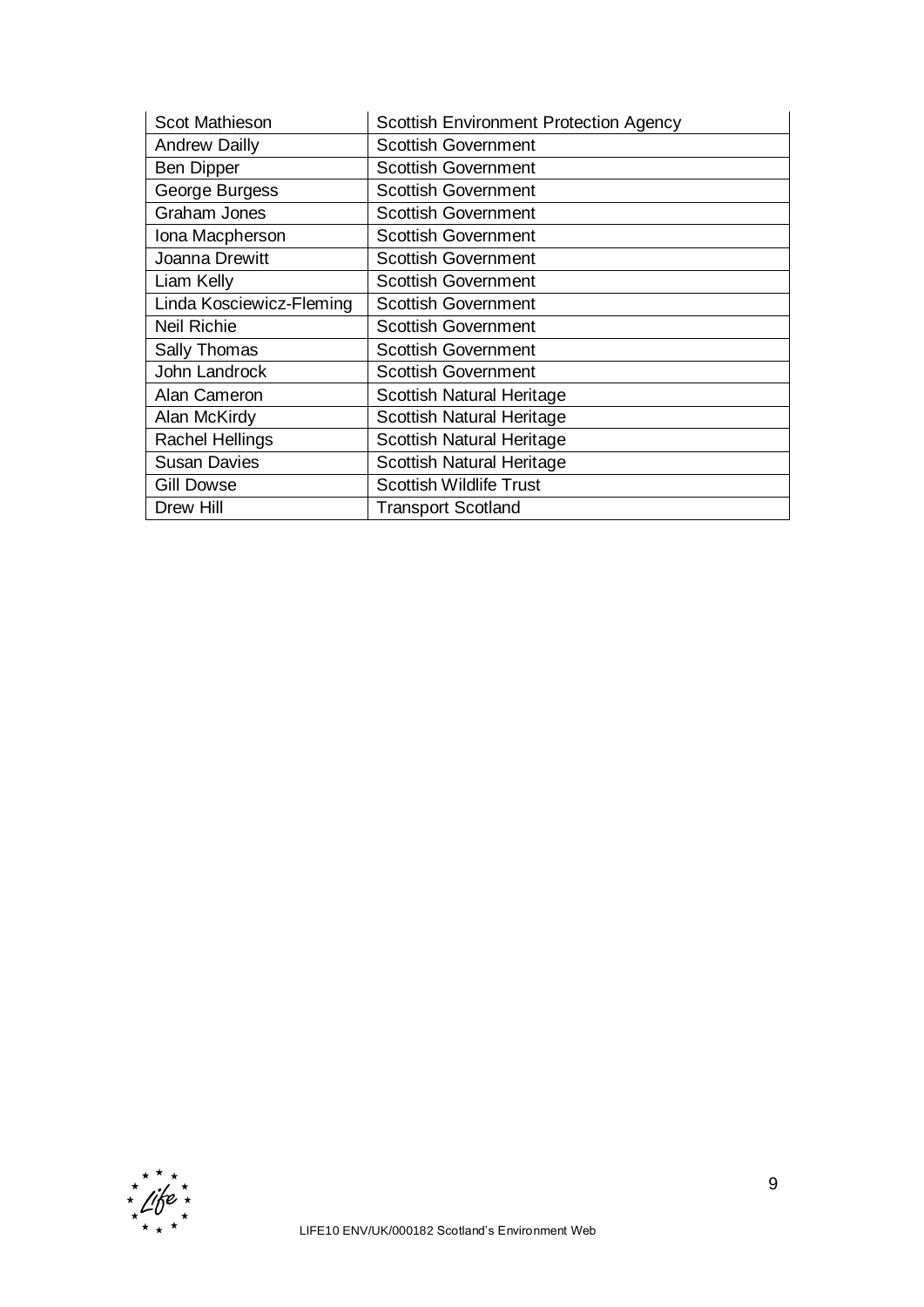**Annex 2 – Agenda**



# **Scotland's Environment Web (SEWeb) LIFE Project AGENDA**

| Time  | <b>Item</b>                                                                                                                         |
|-------|-------------------------------------------------------------------------------------------------------------------------------------|
|       | Registration, tea & coffee                                                                                                          |
| 10:00 | Demonstration of 'Spotfire' analysis tool.                                                                                          |
| 10:30 | Welcome & Introduction, Susan Davies, SNH                                                                                           |
| 10:40 | Presentation on current SEWeb pilot, Alan McKirdy, SNH                                                                              |
| 11:00 | Presentation on SEWeb LIFE Project, Peter Singleton, SEPA                                                                           |
| 11:20 | Q&A session, chaired by Martin Marsden, SEPA                                                                                        |
| 11:40 | Workshop 1: SWOT on SEWeb LIFE Project                                                                                              |
|       | <b>LUNCH</b>                                                                                                                        |
| 12:30 | Continuous video presenting on website functionality loop to play<br>in the auditorium & demonstration of 'Spotfire' analysis tool. |
| 13:15 | Workshop 2: Where can SEWeb add value?                                                                                              |
| 14:15 | Tea / coffee                                                                                                                        |
| 14:30 | Workshop 3: What can SEWeb do for you?                                                                                              |
| 15:15 | Closing remarks                                                                                                                     |
|       | George Burgess, Scottish Government                                                                                                 |
| 15:30 | Close                                                                                                                               |

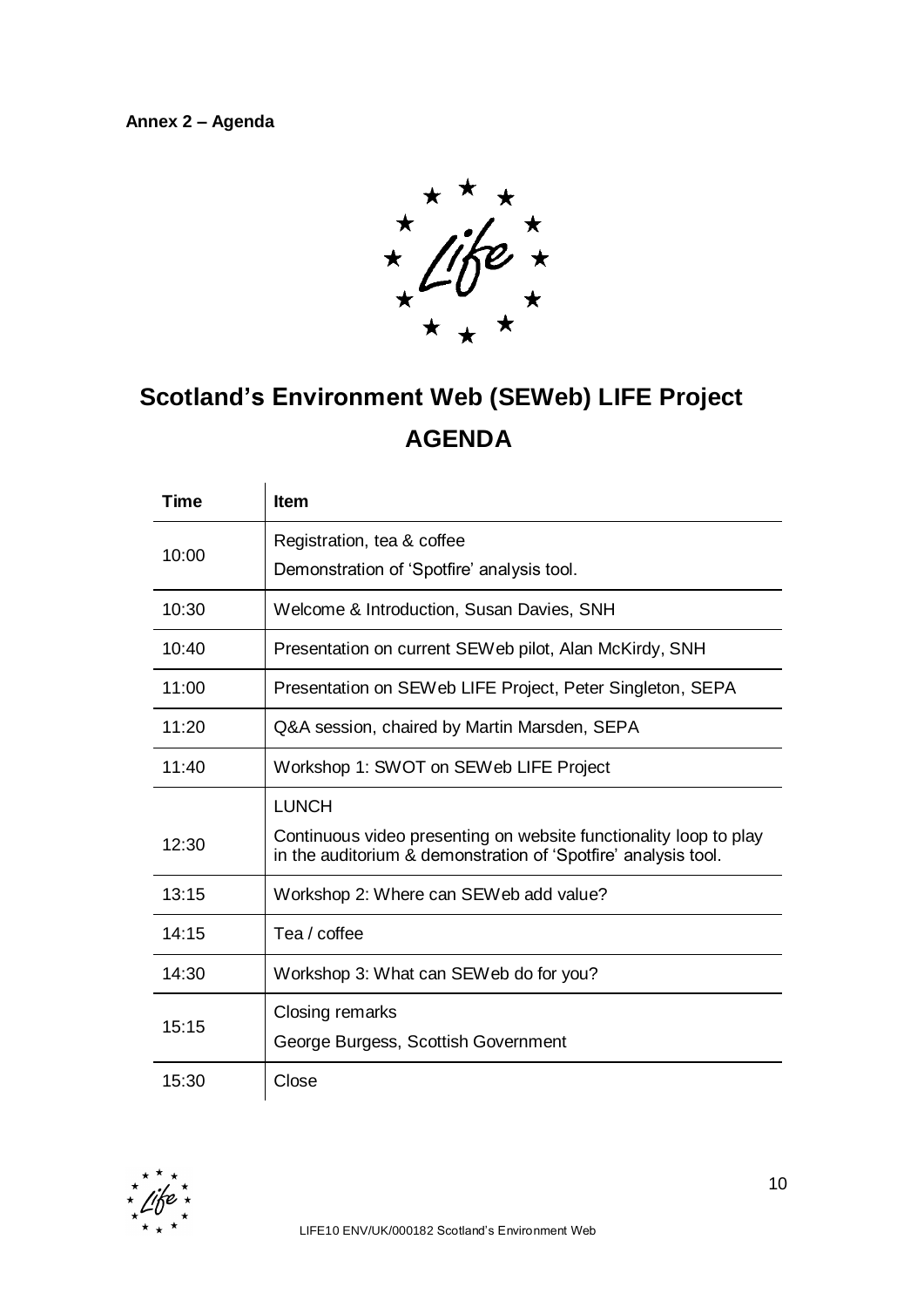#### **Annex 3 – SEWeb Life Objectives and Actions**





11

ACTION 10: Defining the effectiveness of measures

Objective 3 - Prioritise

**Environmental Problems** 

LIFE10 ENV/UK/000182 Scotland"s Environment Web

ACTION 11: Promote public involvement in monitoring

Objective 4 - Public

Involvement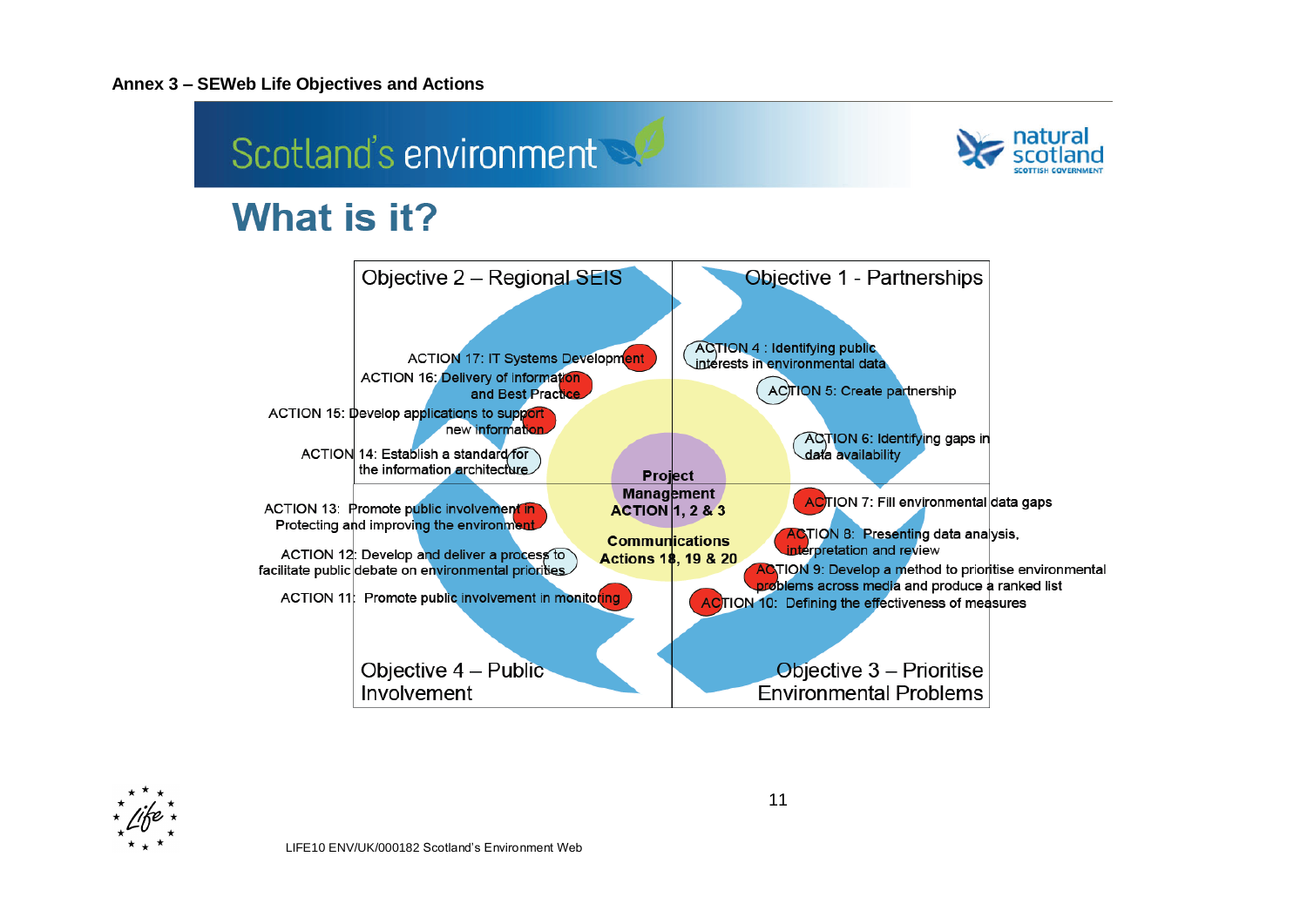## **Annex 4 - SWOT Analysis (workshop 1) collated comments**

## **Strengths**

- Provides better access & use of data
- Consistency of presentation
- Knowledge transfer & retention
- Data will always be current
- Assists in the identification of data gaps
- Data accessible by any organisation
- Good fit with INSPIRE
- No single ownership not perceived as a government vehicle for information and therefore influence. Cross sectoral partnership engenders wider public trust.
- Will highlight those organisations that don't buy-in and "conspicuous by their absence"
- Data can be better analysed & interpreted
- Synergies with Curriculum for Excellence Science
- Integration of data into one consistent set of data
- Attracts audience single brand is a good communication tool
- Strong partnership basis to the project
- Availability of a broad range of data to suit wide range of information needs
- User friendly
- Access to localised information
- Get a better understanding of SEWeb "traffic and usage"
- Link based( rather than hosting lots of data) makes it easier to maintain
- Focus on Scotland"s environment
- One portal providing a range of services

## **Weaknesses**

- Can only be as good as each organisations' contribution
- Challenge to work across disciplines
- Danger of trying to do too much in too little time (recommend clarity of project outcomes and remaining with these to avoid potential project creep)
- The right organisations are not in the partnership that already effectively engages with the public, eg. Friends of the Earth
- Portal lack of control of information (produced, updated, maintained by host organisation)
- Be clear on audience (try not to be too many things to too many people, lose focus of what trying to do)
- Are the data headings on the right places
- Don"t just focus on bringing data together in one place, do something with it
- Likely to just attract the usual audience

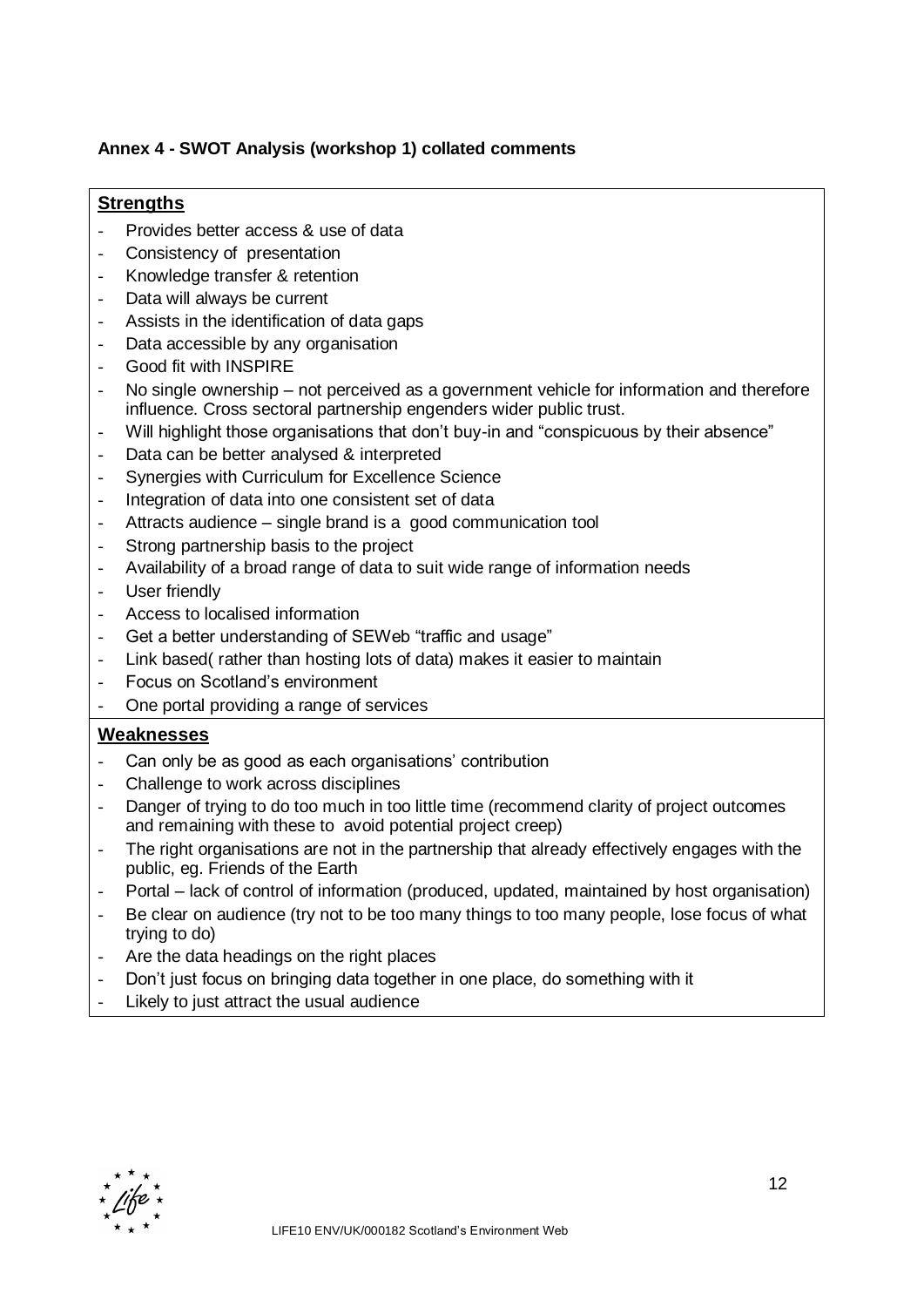# **Opportunities**

- Increased public engagement & knowledge
- Citizen science & Citizen action
- Improved awareness & understanding of environmental issues by politicians & policy makers
- Support local planning processes overlay of diverse information on sites proposed for development.
- Increases the value of biodiversity
- Increases information access for the urban environment
- Scottish taxpayers often pay agencies to collect data (via taxes) and therefore should have access to what they have funded
- Use resources already established, e.g. iSpot, woodland trust phenology site
- Test what types of environmental communication work
- Enabling the website for mobile devices will improve access to information for communities and provides a system to collect data from communities :reciprocal flow of information
- Enables innovation
- To engage with Business customers and users
- Identify correlation between data sets
- "Your Place" generic local information
- Local Authority data
- Encourage individuals to contribute, use "different" creative media (e.g. cartoons)
- Single resource is more efficient
- Scale, geography, localism State of Environment on a more local basis
- New ways of presenting data and telling a story about the Scottish Environment figures, photos etc
- Needs to "add value" to what is currently available
- Local information will engage local communities
- Lead in Europe
- Share template for web
- Provide tools for local reporting
- New ways to measure response to web
- Provide info on policies to change the environment demonstrate action
- Avoid duplication and identify data no longer required
- Provide data in raw GIS form
- Very strong educational tool
- Good meta data required
- Link into other initiatives? Euro portal Management of local info

# **Threats**

- No single ownership who is ultimately responsible for maintaining the site, content management, ensure disaster recovery, monitor data quality, etc?
- In the current economic downturn recommend that project activity is of real benefit to participating organisations and can demonstrate value for money
- Insufficient buy-in
- Integrating social & economic data is difficult
- Some people misuse data, e.g. Single issue campaigners (however group consensus was that we live in a "data-age" and have to facilitate "mature" public access to environmental

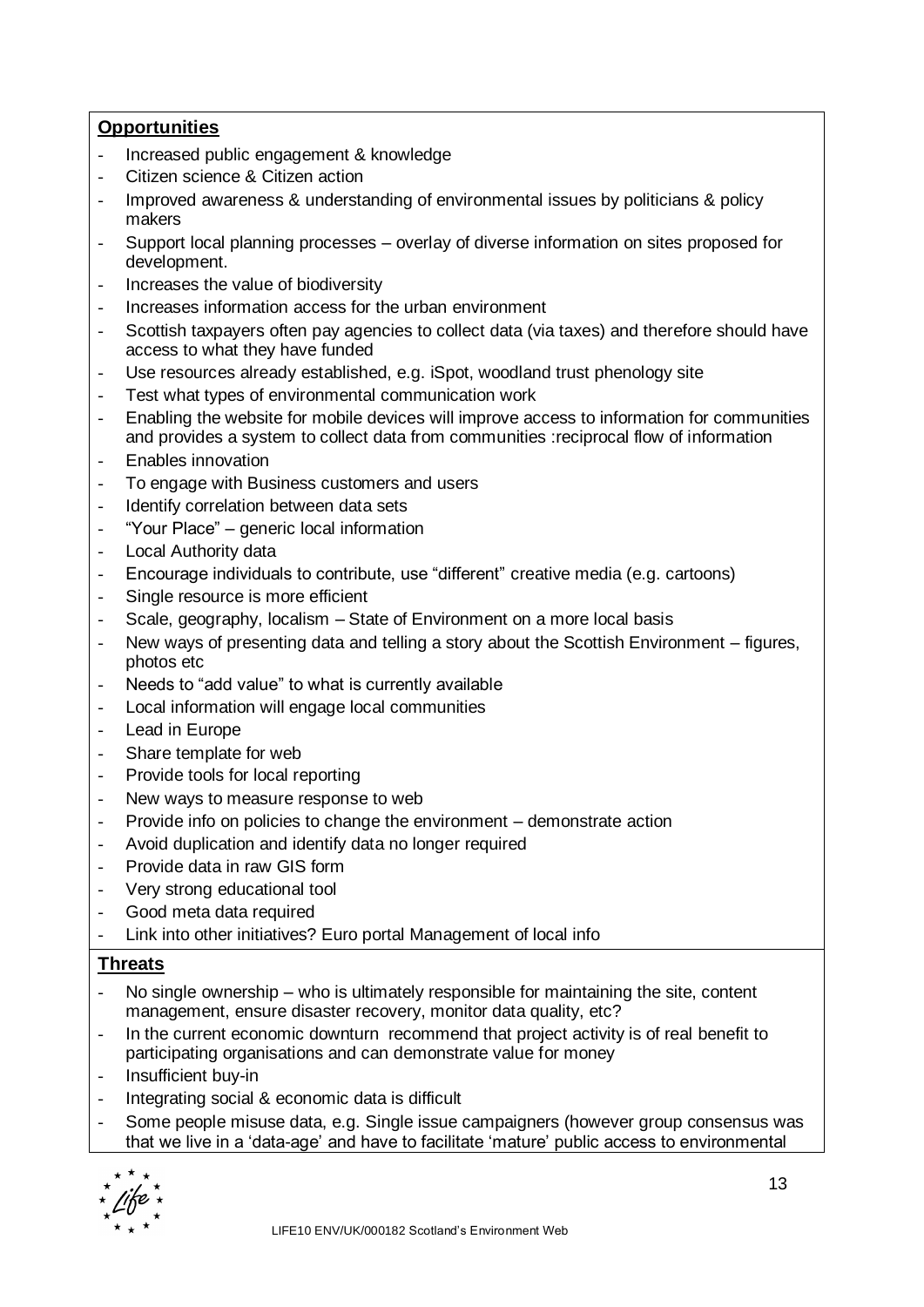information)

- Potential to set high public expectations through public survey e.g. public may expect to see 'pet issues' represented at a national level (need clarity of purpose of the public baseline survey).
- Focus on Scotland's environment (excluding UK)
- Join up with systems and technology out with Scotland
- Good meta data required
- Link into other initiatives? Euro portal
- Management of local info (who is responsible for this)?
- Shut down other innovation systems if not linked in
- Increase in expectation of more action, as a result of more data
- Prioritise as budgets get tighter can all partners contribute as expected? Is this work a priority for everyone?
- Analysis of data by lots of different users
- Robustness of data in the public domain
- Time bound data (snap shot access to info), different data sets might be recorded over different time periods
- Licensing and cost of accessing private sector data
- Managing private sector data IPR boundaries
- Lots of existing web sites will this further clutter the environmental data web landscape?
- More resource will be required for local reporting

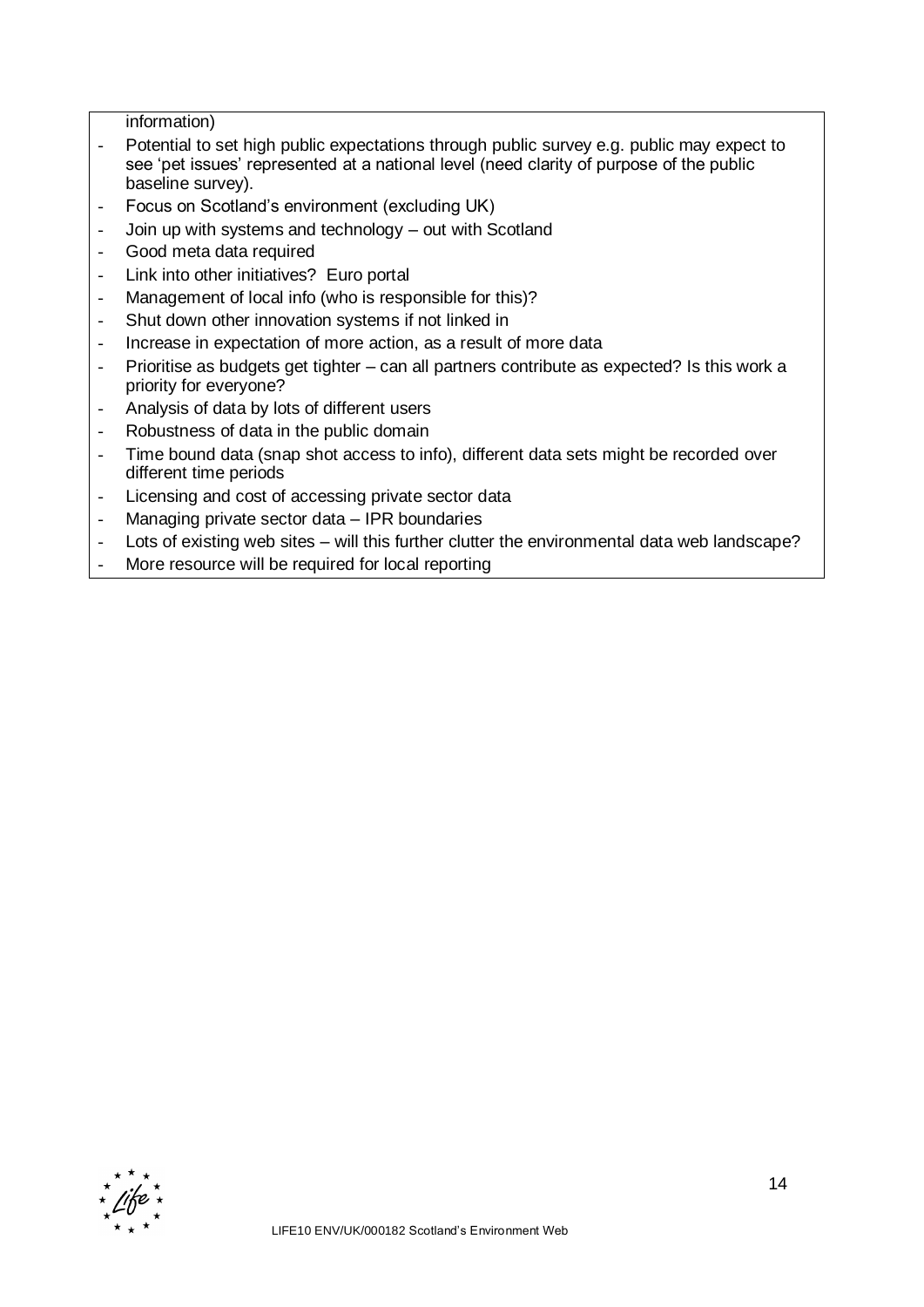# **Annex 5 – Environmental Topics and Categorisation (Workshop 2)**

| <b>Environmental Topic</b>                                                                                         | <b>Data</b><br><b>Theme</b> | Good | Ave.         | Poor         | <b>Notes</b>                                                                                                                                                                                              |
|--------------------------------------------------------------------------------------------------------------------|-----------------------------|------|--------------|--------------|-----------------------------------------------------------------------------------------------------------------------------------------------------------------------------------------------------------|
| SW/Public investment and the<br>Impact it has had on environment<br>and human health in Scotland *                 | water                       |      |              |              |                                                                                                                                                                                                           |
| What are the impacts and outcome<br>of agri-environment schemes?                                                   | agriculture                 |      |              | ✓            |                                                                                                                                                                                                           |
| What are the impacts and outcome<br>of agri- environment schemes for<br>designated site?                           | agriculture                 |      | ✓            |              |                                                                                                                                                                                                           |
| Invasive non-native species<br>distribution and abundance                                                          | species                     |      | ✓            | ✓            |                                                                                                                                                                                                           |
| Quality/condition of habitats outside<br>designated sites                                                          | habitat                     |      |              |              |                                                                                                                                                                                                           |
| Habitat connectivity                                                                                               | habitat                     |      |              | $\checkmark$ | Can it be mapped? Link to<br>National Ecological Network?                                                                                                                                                 |
| Environmental health                                                                                               | health                      |      | ✓            |              |                                                                                                                                                                                                           |
| Native and Ancient woodlands                                                                                       | forestry                    | ✓    |              |              | Condition, A.W. loss/changes,<br>habitat networks good<br>information by 2013/2014                                                                                                                        |
| <b>Ecosystem Services</b>                                                                                          | ecosystems<br>services      |      |              | ✓            | Mapping and qualitative<br>ranking                                                                                                                                                                        |
| Status of all pollinators in Scotland                                                                              | biodiversity                |      | ✓            | ✓            | Not just honeybees                                                                                                                                                                                        |
| State of Scotland's (anthropogenic)<br>urban and peri-urban environmental.<br><b>Anglers Monitoring Initiative</b> | biodiversity<br>species     |      | ✓            |              | Soils: impact<br>regeneration/brown fields<br>development and regeneration<br>- data sets, E.g. biodiversity<br>on eco-systems services<br>Extent of invertebrate surveys<br>+ distribution; findings and |
|                                                                                                                    |                             |      |              |              | results of survey<br>Distributions, management                                                                                                                                                            |
| Invasive and non invasive species                                                                                  | species                     |      | $\checkmark$ |              | and survey coverage, trends in<br>distribution, data -patchy but<br>improving                                                                                                                             |
| National/Regional summary analysis<br>of electro - fishing survey/fish<br>population                               | species                     | ✓    |              |              | Data good, good coverage,<br>standard method, standard<br>storage database                                                                                                                                |
| List of environmental data required to<br>make improvements (CAMERAS)                                              | other                       |      |              | ✓            |                                                                                                                                                                                                           |
| "Citizen" collected data.                                                                                          | other                       | ✓    |              |              |                                                                                                                                                                                                           |
| Why is CO2 but not part of the air<br>quality monitoring systems?                                                  | air                         |      |              |              |                                                                                                                                                                                                           |
| Type - Amount quality of<br>derelict/underused land used with<br>cities and potential for restoration              | land and<br>soils           |      |              |              |                                                                                                                                                                                                           |

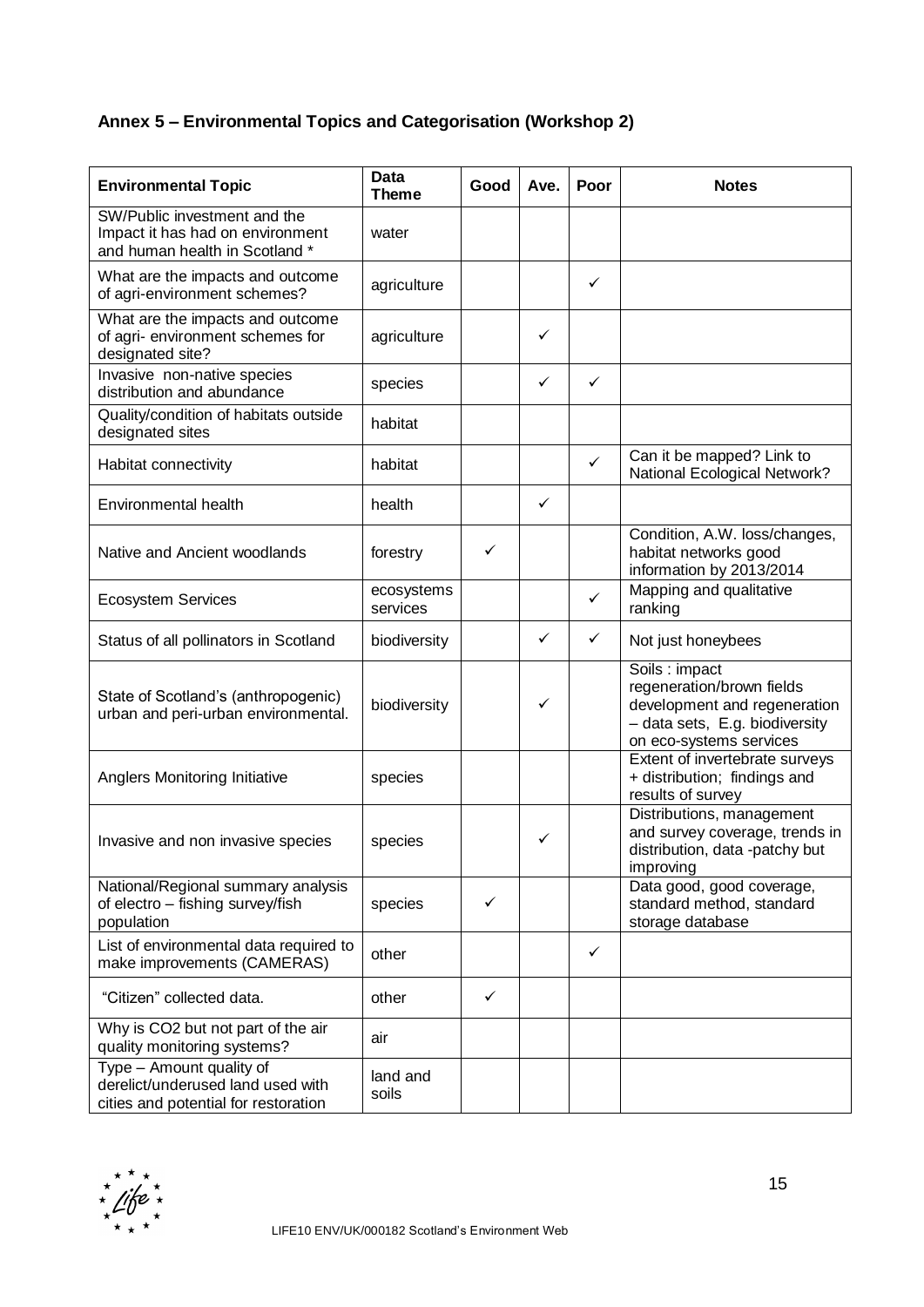| Collate measures of food security in<br>Scotland                                                                    | food                    |   |   |              | Data sets: food production,<br>food waste - home/industry,<br>food losses in the field, food<br>consumption, land use for food                                                                                                                                                 |
|---------------------------------------------------------------------------------------------------------------------|-------------------------|---|---|--------------|--------------------------------------------------------------------------------------------------------------------------------------------------------------------------------------------------------------------------------------------------------------------------------|
| Effect of the SG renewable energy<br>policy on the marine environment<br>data: average?                             | marine                  |   |   | $\checkmark$ |                                                                                                                                                                                                                                                                                |
| Illegal waste and impact of pollution<br>incidents                                                                  | resources               |   |   | $\checkmark$ |                                                                                                                                                                                                                                                                                |
| SEPA holds environmental<br>emissions data on regulated entities,<br>Scottish Pollution Release Inventory<br>(SPRI) | industrial<br>emissions |   | ✓ |              | The detailed data inputted by<br>registered users may be<br>comprehensive but access<br>and overall analysis of the<br>data is not very public/user<br>friendly.                                                                                                               |
| Health data (life expectancy),<br>illnesses at local area level to plot<br>against environmental "bads", *          | health                  |   |   |              | E.g. pollution sources                                                                                                                                                                                                                                                         |
| Nitrogen deposition                                                                                                 | land and<br>soils       |   | ✓ |              |                                                                                                                                                                                                                                                                                |
| Mortality of quarry species (hunting)                                                                               | species                 |   |   | $\checkmark$ |                                                                                                                                                                                                                                                                                |
| Impact of coastal seabed trawling.                                                                                  | marine                  |   |   | $\checkmark$ |                                                                                                                                                                                                                                                                                |
| Scotland's peatland especially<br>carbon storage.                                                                   | land and<br>soils       |   |   | ✓            |                                                                                                                                                                                                                                                                                |
| Linkages of health (in social<br>deprivation) with soil quality, air<br>quality. Data sets.                         | health                  |   | ✓ | $\checkmark$ |                                                                                                                                                                                                                                                                                |
| Climate trends,                                                                                                     | climate<br>change       | ✓ |   |              | Good, just for data on climate                                                                                                                                                                                                                                                 |
| Climate change,                                                                                                     | climate<br>change       | ✓ |   |              |                                                                                                                                                                                                                                                                                |
| Weather patterns/trends                                                                                             | climate<br>change       | ✓ |   |              |                                                                                                                                                                                                                                                                                |
| Climate change impacts<br>(interpretation)                                                                          | climate<br>change       |   | ✓ |              | Good, but not clear on causes<br>of climate change                                                                                                                                                                                                                             |
| Rare species,                                                                                                       | species                 | ✓ |   |              | Information on birds is good,<br>but other species lessser so                                                                                                                                                                                                                  |
| Common species                                                                                                      | species                 | ✓ |   |              |                                                                                                                                                                                                                                                                                |
| Invasive species                                                                                                    | species                 |   | ✓ |              | Average data, measuring more<br>and more and likely to<br>increase amount of available<br>information                                                                                                                                                                          |
| Land use and land management                                                                                        | land and<br>soils       |   |   |              | Good information on land<br>cover, less on how it has<br>changed. There are data sers<br>on agricultural uses e.g. what<br>is grown on the land. Spatial<br>element is missing, limited<br>access to information on<br>where agri-improvement<br>actions have been carried out |

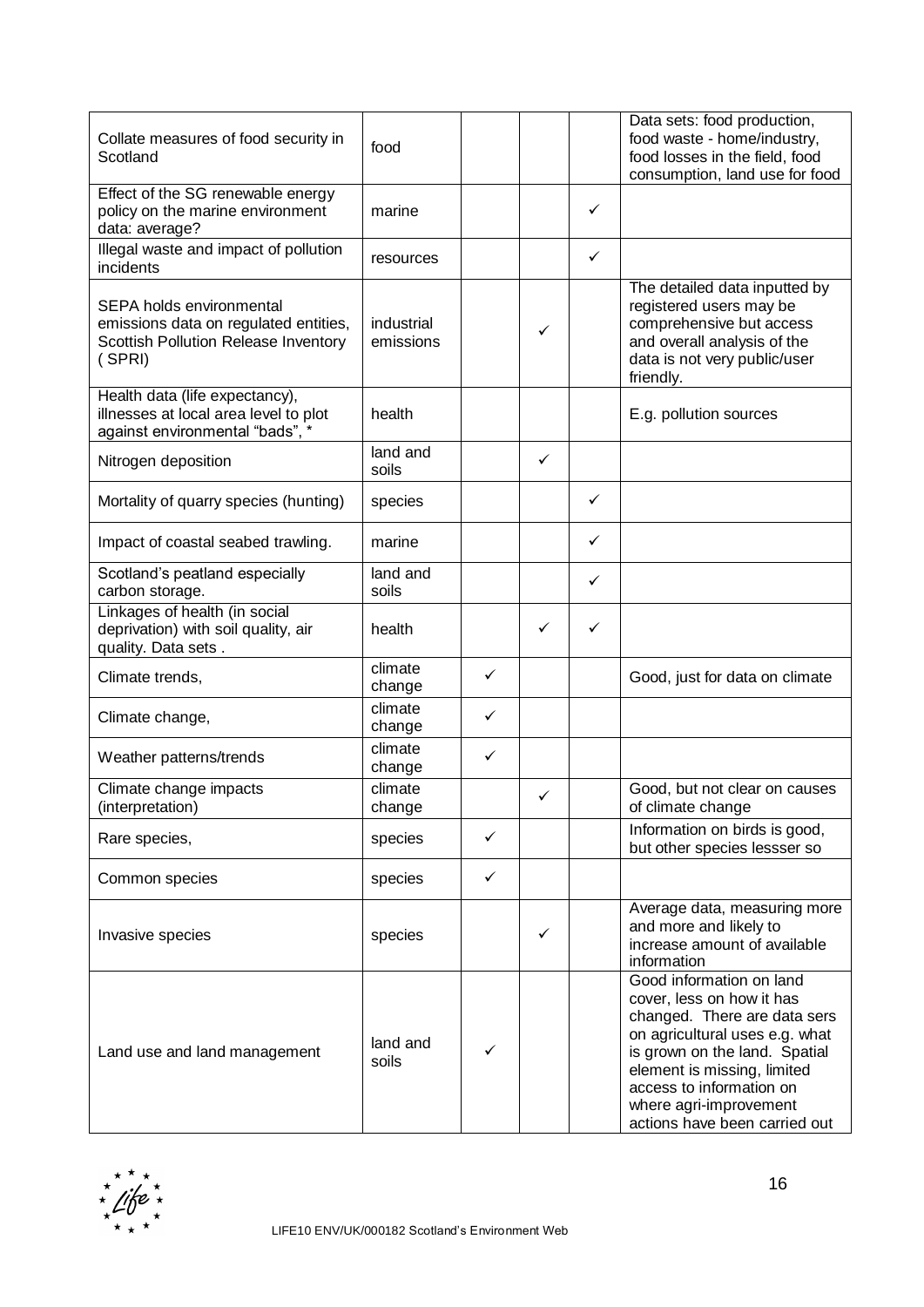| Landscape character,                                                 | land and<br>soils      | ✓ |              |              | Complete data set. Historic<br>land use mapping is good                                                                                                                                                                                                              |
|----------------------------------------------------------------------|------------------------|---|--------------|--------------|----------------------------------------------------------------------------------------------------------------------------------------------------------------------------------------------------------------------------------------------------------------------|
| Vacant derelict land,                                                | land and<br>soils      | ✓ |              |              |                                                                                                                                                                                                                                                                      |
| Ownership of land                                                    | land and<br>soils      |   |              | $\checkmark$ |                                                                                                                                                                                                                                                                      |
| Urban green space                                                    | urban                  |   | ✓            |              | Average, as quality is not<br>great                                                                                                                                                                                                                                  |
| Urbanisation impacts                                                 | urban                  |   |              | ✓            |                                                                                                                                                                                                                                                                      |
| Townscape quality and character                                      | urban                  |   |              | $\checkmark$ |                                                                                                                                                                                                                                                                      |
| Water amount                                                         | water                  | ✓ |              |              | Flow data used by fishermen                                                                                                                                                                                                                                          |
| Water quality                                                        | water                  | ✓ |              |              | We have a large area of water<br>and good data                                                                                                                                                                                                                       |
| <b>Bathing water</b>                                                 | water                  | ✓ |              |              | Linked to tourism, recreational<br>information user                                                                                                                                                                                                                  |
| Recreational Woodlands & forests                                     | recreational           | ✓ |              |              |                                                                                                                                                                                                                                                                      |
| Recreational Paths, sites                                            | recreational           | ✓ |              |              | Core path networks, cycle<br>paths                                                                                                                                                                                                                                   |
| Food production                                                      | food                   | ✓ |              |              |                                                                                                                                                                                                                                                                      |
| Food quality                                                         | food                   |   | ✓            |              | E.g. nutrient levels, bacterial<br>levels (need to be careful with<br>regards to the relevance of this<br>data)                                                                                                                                                      |
| Health                                                               | health                 | ✓ |              |              |                                                                                                                                                                                                                                                                      |
| Health linked to environment                                         | health                 |   | ✓            |              |                                                                                                                                                                                                                                                                      |
| Ecosystem services                                                   | ecosystems<br>services |   |              | ✓            |                                                                                                                                                                                                                                                                      |
| <b>Biodiversity</b>                                                  | biodiversity           |   | $\checkmark$ |              |                                                                                                                                                                                                                                                                      |
| Subsurface biodiversity                                              | biodiversity           |   |              | $\checkmark$ | Poor, know very little about life<br>below the surface                                                                                                                                                                                                               |
| Wider countryside biodiversity<br>change (especially at local level) | biodiversity           |   |              | ✓            | Difficult at local level,<br>information on particular<br>species may be good, but not<br>holistic local picture                                                                                                                                                     |
| Habitat quality                                                      | habitat                |   |              | $\checkmark$ | Hard to access information on<br>interconnectedness of<br>habitats. Good on protected<br>areas, but do not understand<br>the areas in between, when<br>trying to make a decision<br>about whether the habitat<br>should be preserved.<br>A lot of it, but of average |
| <b>Air Quality</b>                                                   | air                    |   | ✓            |              | quality                                                                                                                                                                                                                                                              |

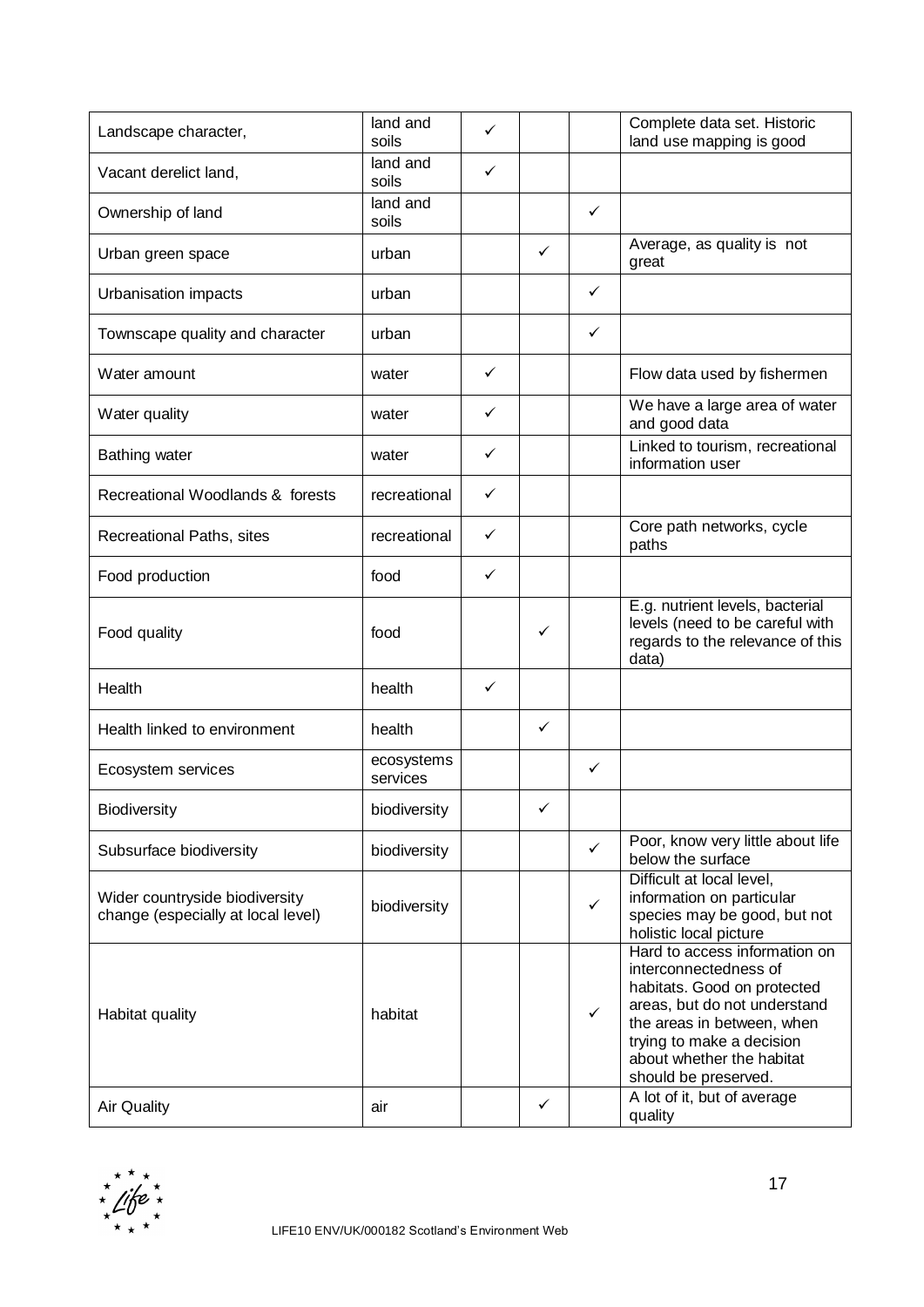| Built heritage environment                                                | buildings          | ✓            | ✓            |              | Linked to townscape quality, a<br>lot of data                                                                                                                                                                                                                                                                                                                                                                                                                                                                                                                                 |
|---------------------------------------------------------------------------|--------------------|--------------|--------------|--------------|-------------------------------------------------------------------------------------------------------------------------------------------------------------------------------------------------------------------------------------------------------------------------------------------------------------------------------------------------------------------------------------------------------------------------------------------------------------------------------------------------------------------------------------------------------------------------------|
| Use of natural resources                                                  | resources          |              | ✓            |              | Average but could be better.<br>Natural resources includes air,<br>water, woodland and forests,<br>ecosystem services                                                                                                                                                                                                                                                                                                                                                                                                                                                         |
| Material resources (waste)                                                | resources          | ✓            |              |              | Statutory waste data is good                                                                                                                                                                                                                                                                                                                                                                                                                                                                                                                                                  |
| Environmental issues that impact on<br>quality of life                    | quality of<br>life |              | ✓            |              | Data is not very robust in<br>terms of the link between<br>environment and QoL                                                                                                                                                                                                                                                                                                                                                                                                                                                                                                |
| Quality of life, Well being -<br>deprivation, housing stock, impacts      | quality of<br>life |              | $\checkmark$ |              |                                                                                                                                                                                                                                                                                                                                                                                                                                                                                                                                                                               |
| Quality of life, Local facilities and<br>services - schools, supermarkets | quality of<br>life |              | $\checkmark$ |              |                                                                                                                                                                                                                                                                                                                                                                                                                                                                                                                                                                               |
| Quality of life - Sense of place                                          | quality of<br>life |              | $\checkmark$ |              |                                                                                                                                                                                                                                                                                                                                                                                                                                                                                                                                                                               |
| Quality of life - Wellbeing                                               | quality of<br>life |              | $\checkmark$ |              |                                                                                                                                                                                                                                                                                                                                                                                                                                                                                                                                                                               |
| Public attitudes, public desire for<br>information*<br>Noise              | other<br>noise     |              | $\checkmark$ | $\checkmark$ | Information on perceived value<br>of the environment (SNH).<br>Need to ask different<br>questions - what do you want<br>from the web, what do you<br>want to know about the<br>environment. Will this be a<br>push or a pull website, how do<br>you get the big impact. Needs<br>to be a balance about what we<br>think people should know, and<br>what they actually want<br>Local information on usual<br>noise is good, e.g. noise<br>maps, local authority<br>complaints, traffic noise.<br>Changes in rural noise e.g.<br>wind farms and new sources<br>of noise is poor |
| Sea bed data                                                              | marine             |              |              | ✓            | Poor but getting better                                                                                                                                                                                                                                                                                                                                                                                                                                                                                                                                                       |
| Sailing environment - marine maps                                         | recreational       |              |              | ✓            | anchorage, location of fish<br>farms and environmentally<br>sensitive areas, environmental<br>data that will inform the "users"<br>of the environment. Possible<br>development of an<br>environmental marine/sailing<br>app                                                                                                                                                                                                                                                                                                                                                   |
| International comparisons                                                 | other              |              |              | ✓            | Benchmarking in general is<br>poor                                                                                                                                                                                                                                                                                                                                                                                                                                                                                                                                            |
| Transport (accidents and traffic<br>flows)                                | transport          | $\checkmark$ |              |              | Complete data sets, well<br>presented                                                                                                                                                                                                                                                                                                                                                                                                                                                                                                                                         |
| Environmental health benefits                                             | health             |              |              | ✓            |                                                                                                                                                                                                                                                                                                                                                                                                                                                                                                                                                                               |

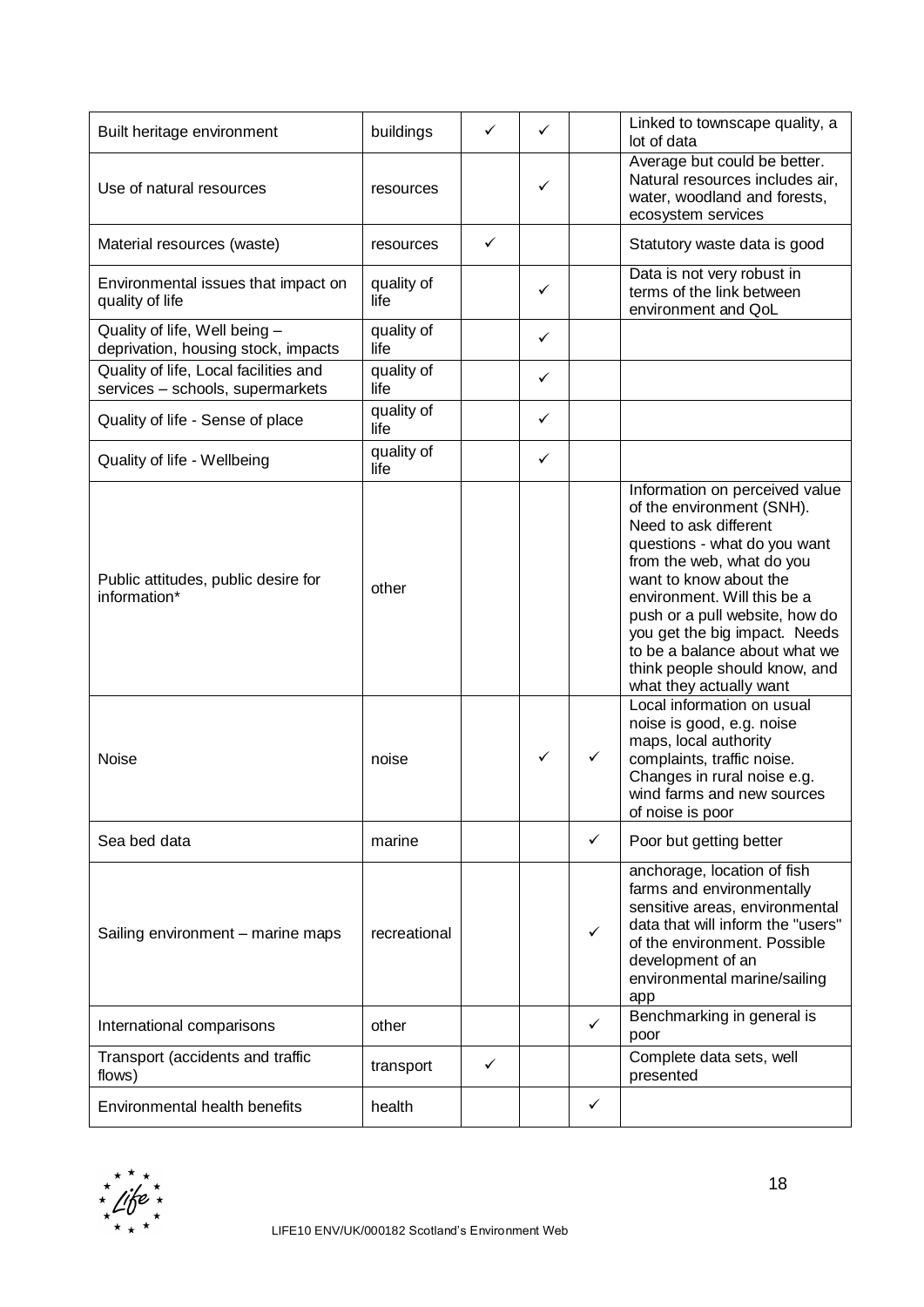| Environmental rating for locality - but<br>not easy to translate into a quality<br>index | other                   | ✓            |              |              |                                                                                                                |
|------------------------------------------------------------------------------------------|-------------------------|--------------|--------------|--------------|----------------------------------------------------------------------------------------------------------------|
| Recreational / environmental<br>resources                                                | other                   | $\checkmark$ |              |              |                                                                                                                |
| Waste                                                                                    | resources               | ✓            |              |              |                                                                                                                |
| Climate Change                                                                           | climate<br>change       |              | $\checkmark$ |              |                                                                                                                |
| Soils                                                                                    | land and<br>soils       |              |              | $\checkmark$ |                                                                                                                |
| <b>Biodiversity</b>                                                                      | biodiversity            | ✓            | ✓            | $\checkmark$ | Variable dependant upon<br>taxonomic group, location, skill<br>base for identification (eg.<br>Fungi / lichen) |
| <b>Habitat loss</b>                                                                      | habitat                 |              |              | ✓            |                                                                                                                |
| Species diversity                                                                        | species                 | $\checkmark$ | $\checkmark$ | $\checkmark$ | Variable dependant upon<br>species                                                                             |
| Environmental recreation                                                                 | recreational            | $\checkmark$ |              |              |                                                                                                                |
| Local development plans                                                                  | planning                | $\checkmark$ |              |              |                                                                                                                |
| Discharge consents                                                                       | industrial<br>emissions | ✓            |              |              |                                                                                                                |
| Light pollution                                                                          | light                   |              | $\checkmark$ |              |                                                                                                                |
| Noise mapping                                                                            | noise                   |              | $\checkmark$ |              |                                                                                                                |
| Fisheries / marine resources                                                             | marine                  |              | $\checkmark$ | $\checkmark$ | Fisheries data historically<br>politically sensitive - other<br>marine resource data variable                  |
| Protected species                                                                        | species                 | $\checkmark$ |              |              | Hierarchical access, e.g. 1km2<br>2km2 10km2 50km2 100km2)                                                     |
| Ecosystem services                                                                       | ecosystems<br>services  |              |              | ✓            |                                                                                                                |
| River & coastal erosion                                                                  | land and<br>soils       |              | ✓            |              |                                                                                                                |
| Landslips                                                                                | land and<br>soils       |              | $\checkmark$ |              |                                                                                                                |
| Local data gaps                                                                          | other                   |              | $\checkmark$ |              |                                                                                                                |
| Non native species                                                                       | species                 |              | $\checkmark$ |              |                                                                                                                |

*\*Note some topics cannot be categorised due to insufficient knowledge of data holder etc*

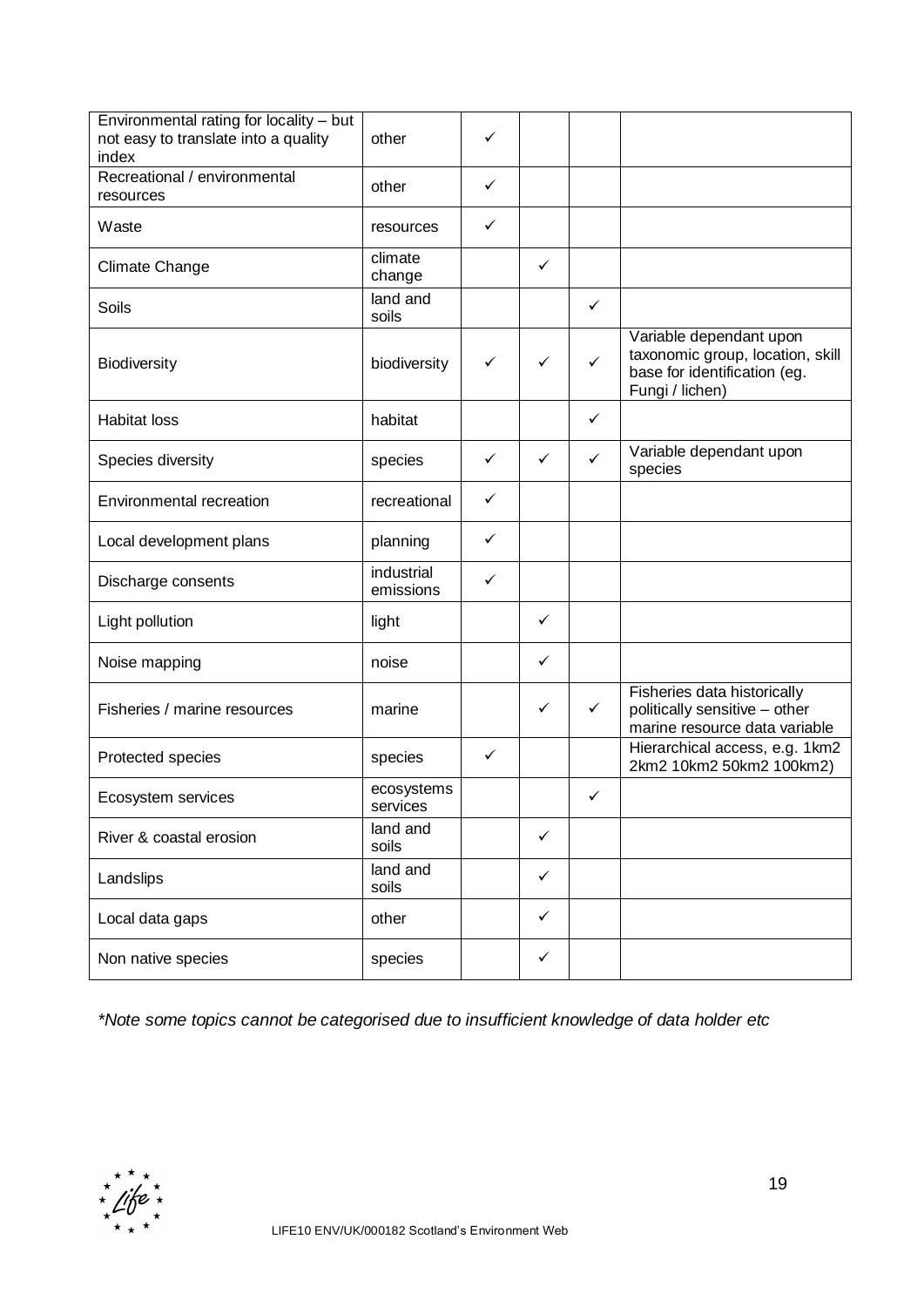# **Annex 6 – What Can SEWeb Do For You – Sector Discussions (Workshop 3)**

| <b>Public Sector</b>     |                                                                                                                                                                                                                 |
|--------------------------|-----------------------------------------------------------------------------------------------------------------------------------------------------------------------------------------------------------------|
| Scottish<br>Enterprise   | Opportunity to join up with Business Gateway - single portal for business advice<br>$\blacksquare$<br>and support in Scotland                                                                                   |
|                          | Link to Environment & Efficiency pages :<br>http://www.business.scotland.gov.uk/bdotg/action/layer?site=202&topicId=1079068<br>363                                                                              |
| Scottish<br>Government   | Land Use – commitment to provide land use information and land use strategy, role<br>for communities to contribute to land use debate and decision making                                                       |
|                          | Citizen Science – query information/format? if we use SEWeb, there is no need to<br>$\overline{\phantom{a}}$<br>develop a separate tool.                                                                        |
|                          | Climate change adaptation – engaging with communities, help to change<br>$\overline{\phantom{a}}$<br>behaviours to support CC adaptation                                                                        |
|                          | Performance Indicators - what will they be? What will be the measures of<br>success/progress?                                                                                                                   |
| <b>Local Authorities</b> | Planning - possibly a time saving tool, but already have in-house experts and a high<br>level of inter-operable data. Not too clear where SEWeb will add value to current<br>information Local Authorities hold |
|                          | NBN - national gateway, "record-it" information-National Biodiversity Network<br>$\blacksquare$                                                                                                                 |
|                          | Local info - Potential mechanism to present local info. Ref. to "fix my street" and<br>noise/air quality phone app's to collect/present local environmental information                                         |
|                          | Prioritise – sort out the national database first, before dealing with local<br>environmental information                                                                                                       |
|                          | Development Plans - some local authorities have live, updateable, online<br>$\sim$<br>constraints maps.                                                                                                         |
|                          | e.planning – consents information<br>$\overline{\phantom{a}}$                                                                                                                                                   |
|                          | EIA's - copyrighted. Only public information during the planning assessment. Not<br>necessarily publishable.                                                                                                    |
| <b>SNH</b>               | A lot of web based data reporting is available already - "eyespot", "record it" etc<br>which have a good link to citizen science projects                                                                       |
| Transport                | Noise level assessments (road) developers, useful information for the public<br>$\blacksquare$                                                                                                                  |
| Scotland                 | Can provide data on – accidents, noise, traffic, land slide                                                                                                                                                     |
|                          | Robust information is essential – range of different interpretations of info, to engage<br>$\blacksquare$<br>with different stakeholders                                                                        |
|                          | Business case for selling the SEWeb concept internally to TS which provides<br>opportunity to engage with the public, academics, scientists and respond to<br>environmental status                              |
| Forestry                 | SRDP - layers + constraints and developments.<br>$\overline{\phantom{a}}$                                                                                                                                       |
| commission               | A record of planning permissions and outcome of the planning decision would be<br>useful (if a development has occurred following planning approval)                                                            |
|                          | Data on woodlands - 5-10 years behind<br>$\overline{\phantom{a}}$                                                                                                                                               |
| Education                | Very powerful educational tool                                                                                                                                                                                  |
| Scotland                 | Spotfire – good for geography, analytical skills, science evidence skills – covers all<br>educational levels                                                                                                    |
|                          | Citizen science – ownership of information is a motivating factor. Very important to                                                                                                                            |

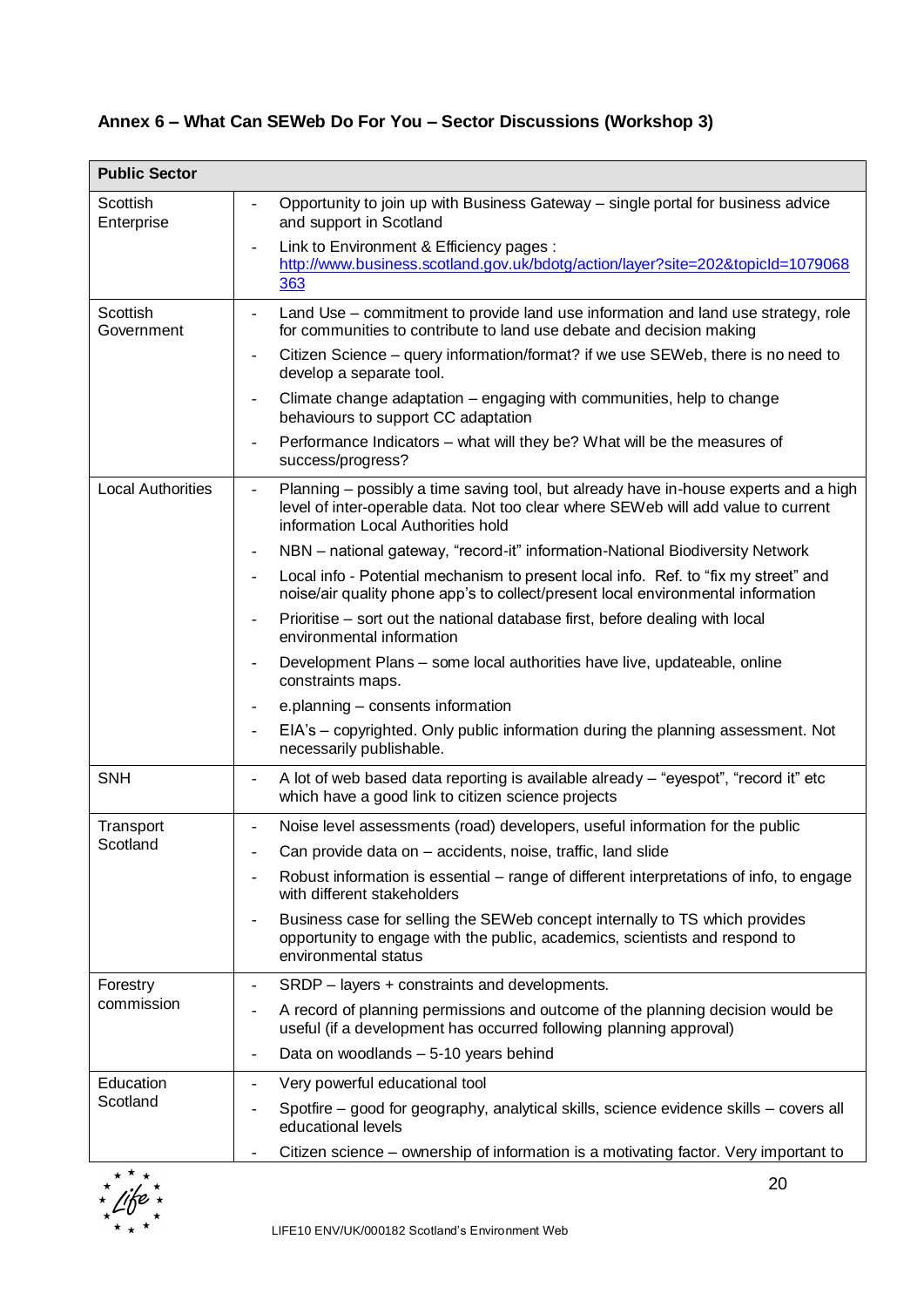|                                                     | provide feedback to the public on how their information is being used                                                                                                                                                                                                                                                                                                                                   |
|-----------------------------------------------------|---------------------------------------------------------------------------------------------------------------------------------------------------------------------------------------------------------------------------------------------------------------------------------------------------------------------------------------------------------------------------------------------------------|
|                                                     | SEWeb could promote e.learning tools and events                                                                                                                                                                                                                                                                                                                                                         |
| <b>NHS</b>                                          | Supportive of SEWeb, but more thought required on how it would add value<br>$\blacksquare$<br>specifically to the NHS                                                                                                                                                                                                                                                                                   |
|                                                     | E.g. mapping bacterial content of water, reductions in air quality etc which could be<br>linked to localised health issues.                                                                                                                                                                                                                                                                             |
|                                                     | Potential to develop environmental health hazard maps - correlate health and<br>environmental reporting trends                                                                                                                                                                                                                                                                                          |
| General data                                        | How much historical data will SEWeb hold?                                                                                                                                                                                                                                                                                                                                                               |
| discussion                                          | SEWeb will not be a be a data repository $-$ it will be linked to the data held by<br>partners (which is often only current data)                                                                                                                                                                                                                                                                       |
|                                                     | Layered data maps – potential to look "back" and develop future trends from<br>historical data                                                                                                                                                                                                                                                                                                          |
|                                                     | Who will be paying to provide the data to SEWeb in required format as it will not be<br>covered by the Life+ funding. Do partners have the resources to do this?                                                                                                                                                                                                                                        |
| <b>Third Sector</b>                                 |                                                                                                                                                                                                                                                                                                                                                                                                         |
| What can SEWeb                                      | Raise volunteer effort & profile of the organisation<br>$\blacksquare$                                                                                                                                                                                                                                                                                                                                  |
| do for the third                                    | Showcase long term monitoring<br>$\frac{1}{2}$                                                                                                                                                                                                                                                                                                                                                          |
| sector?                                             | Feedback to the volunteer where their input has been used & appreciated                                                                                                                                                                                                                                                                                                                                 |
|                                                     | Analyse other data<br>$\blacksquare$                                                                                                                                                                                                                                                                                                                                                                    |
|                                                     | Identify where there is insufficient info / effort in monitoring and focus future resources<br>to gaps, e.g. Scotland's Rural Development Programme.                                                                                                                                                                                                                                                    |
|                                                     | Improve analysis of data                                                                                                                                                                                                                                                                                                                                                                                |
|                                                     | Distribute own data more widely<br>$\overline{\phantom{a}}$                                                                                                                                                                                                                                                                                                                                             |
|                                                     | Raise profile of organisations (publicly & politically)<br>$\overline{\phantom{a}}$                                                                                                                                                                                                                                                                                                                     |
|                                                     | Be better informed when making representation to public sector (ie. More authoritative<br>individually reflecting better access to wider info sources)                                                                                                                                                                                                                                                  |
|                                                     | Get our data / information used by the public, primary & secondary school education<br>$\overline{\phantom{a}}$<br>sector                                                                                                                                                                                                                                                                               |
|                                                     | Help organisational engagement with the public                                                                                                                                                                                                                                                                                                                                                          |
|                                                     | Increase membership                                                                                                                                                                                                                                                                                                                                                                                     |
|                                                     | Improve the environment                                                                                                                                                                                                                                                                                                                                                                                 |
|                                                     | Improve accountability, scrutiny & transparency of own and others activities / value for<br>$\overline{\phantom{a}}$<br>money                                                                                                                                                                                                                                                                           |
|                                                     | Promote environmental improvements / celebrate success                                                                                                                                                                                                                                                                                                                                                  |
|                                                     | Reach a wider audience & involve the media                                                                                                                                                                                                                                                                                                                                                              |
| What are the<br>priority topics for<br>this sector? | Conservation of biodiversity - optimise public spend, identify & steer resource<br>allocation towards important gaps. Improve scrutiny & transparency of activity to drive<br>up cooperation & value for money. Use SMS to help fill info gaps. Improve visibility /<br>awareness of biodiversity in urban areas - use cutting edge planning to facilitate<br>urban communities connecting with nature. |
|                                                     | Raising awareness of environmental issues - public, children, SEWeb can be used as<br>a tool to educate & engage. Changing citizenship &improving proactive behaviour.<br>SEWeb has great potential as a tool in the primary & secondary education sectors<br>through the Curriculum for Excellence and science projects.                                                                               |
|                                                     | Integrate conservation management with other land-use sectors, particularly                                                                                                                                                                                                                                                                                                                             |